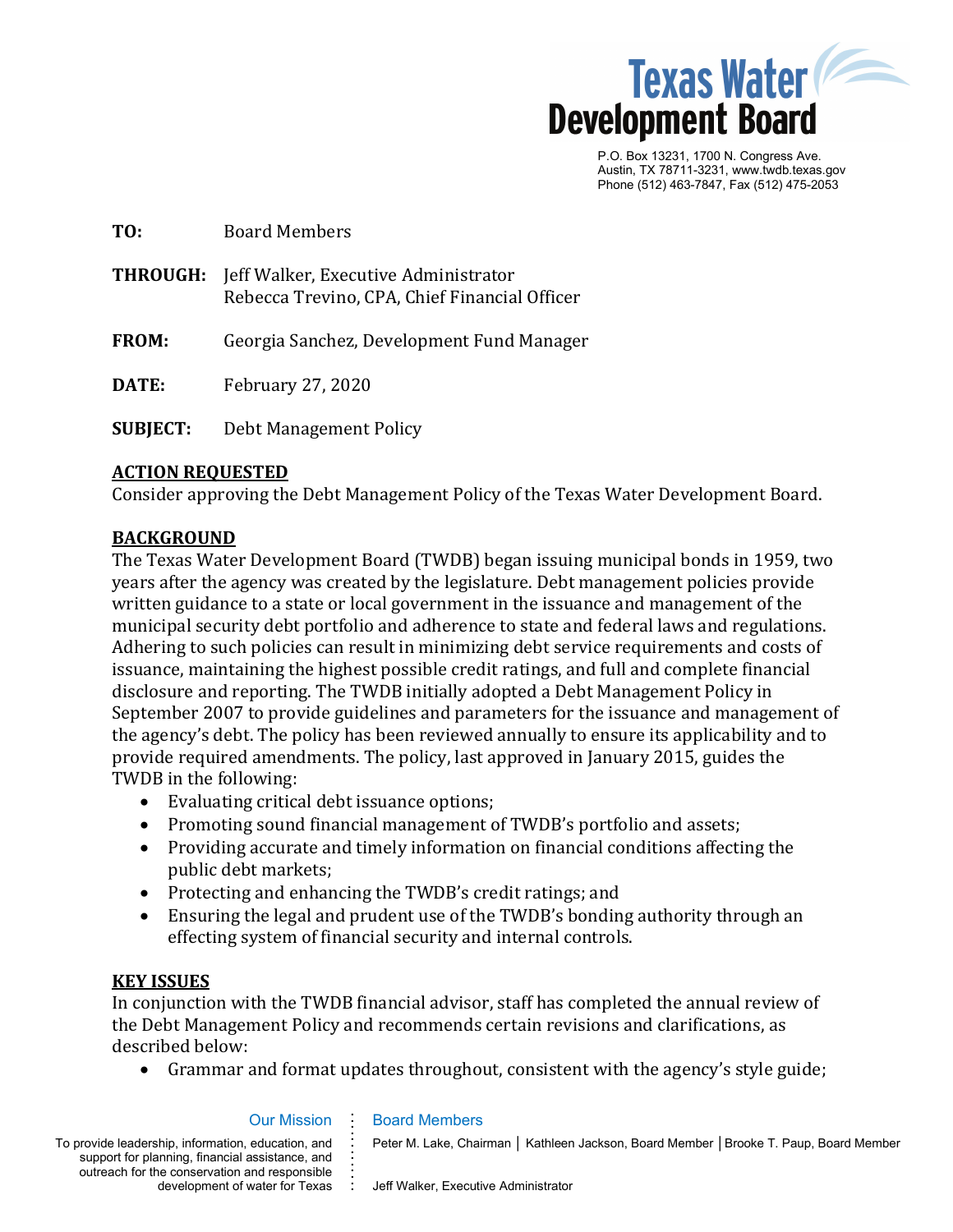Board Members February 27, 2020 Page 2

- Clarifications concerning the roles of Bond Counsel, Financial Advisor, and Disclosure Counsel;
- Modification to the achievement of statewide participation goals for Historically Underutilized Businesses, women and minority owned firms;
- Addition of direct placement as a type of sale;
- Updates to the refunding guidance, particularly resulting from the passage of the Tax Cuts and Jobs Act; and
- Addition of the designated Disclosure Officers to the post-issuance compliance section.

# **RECOMMENDATION**

In order to maintain prudent financial management practices concerning the issuance of the agency's debt, the Executive Administrator recommends approval of the Debt Management Policy of the Texas Water Development Board.

Attachments: Black-lined version of the proposed Debt Management Policy Clean version of the proposed Debt Management Policy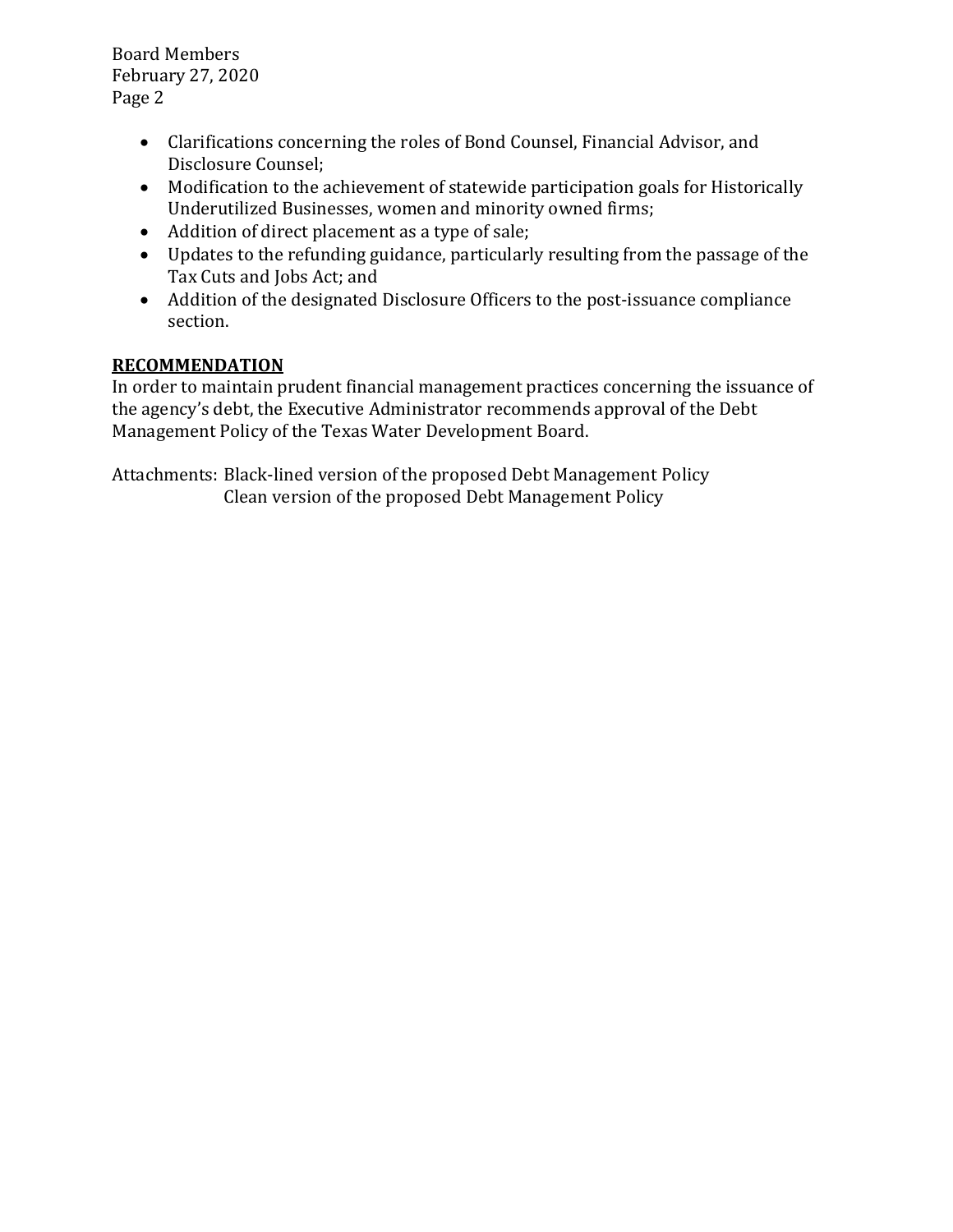# **TEXAS WATER DEVELOPMENT BOARD (TWDB)**

# **DEBT MANAGEMENT POLICY**

**Approved \_\_\_\_\_\_\_\_\_\_\_\_\_, 2020**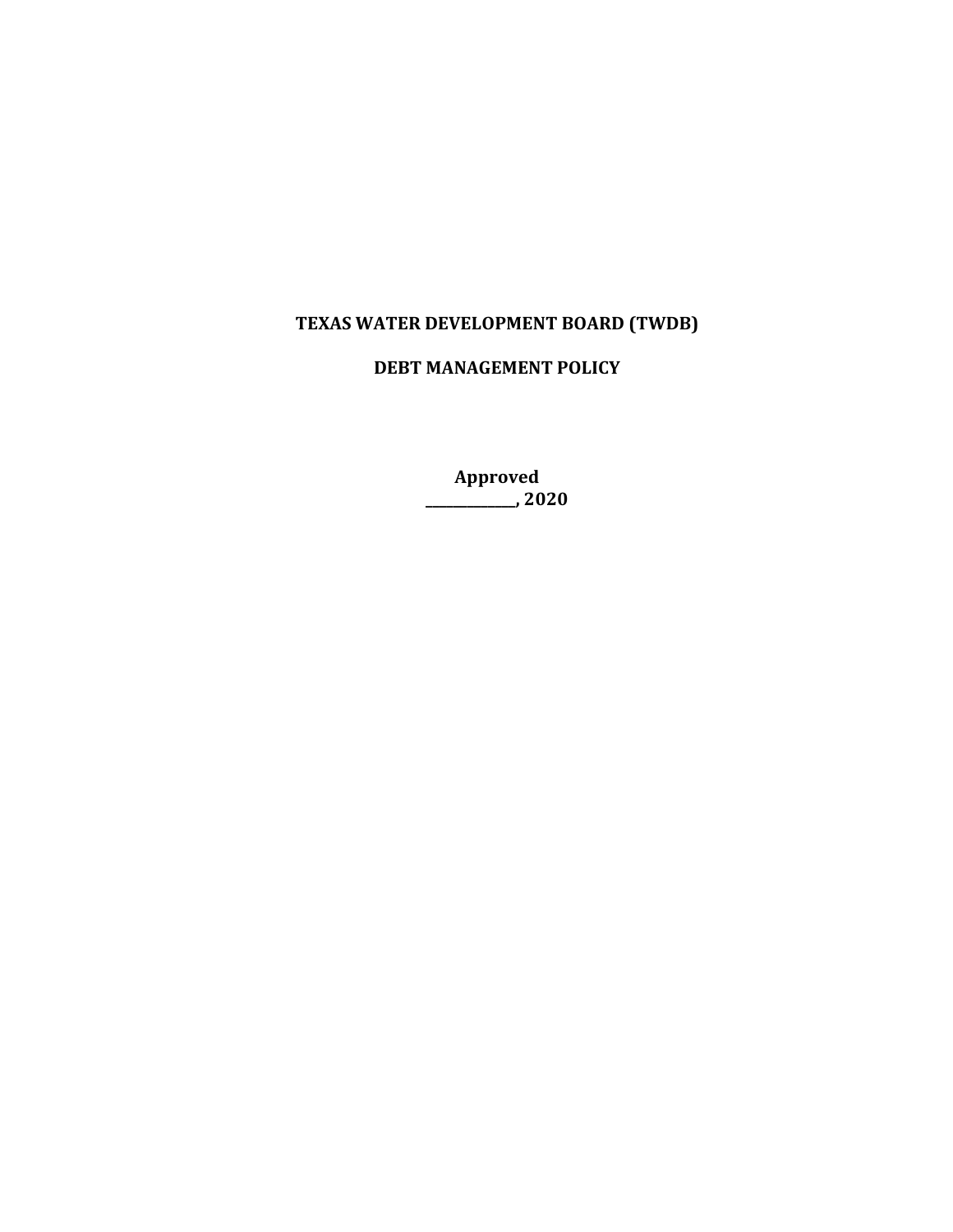# TABLE OF CONTENTS

| I.    |  |
|-------|--|
| II.   |  |
| III.  |  |
| IV.   |  |
| V.    |  |
| VI.   |  |
| VII.  |  |
| VIII. |  |
| IX.   |  |
| X.    |  |
| XI.   |  |
| XII.  |  |
| XIII. |  |
| XIV.  |  |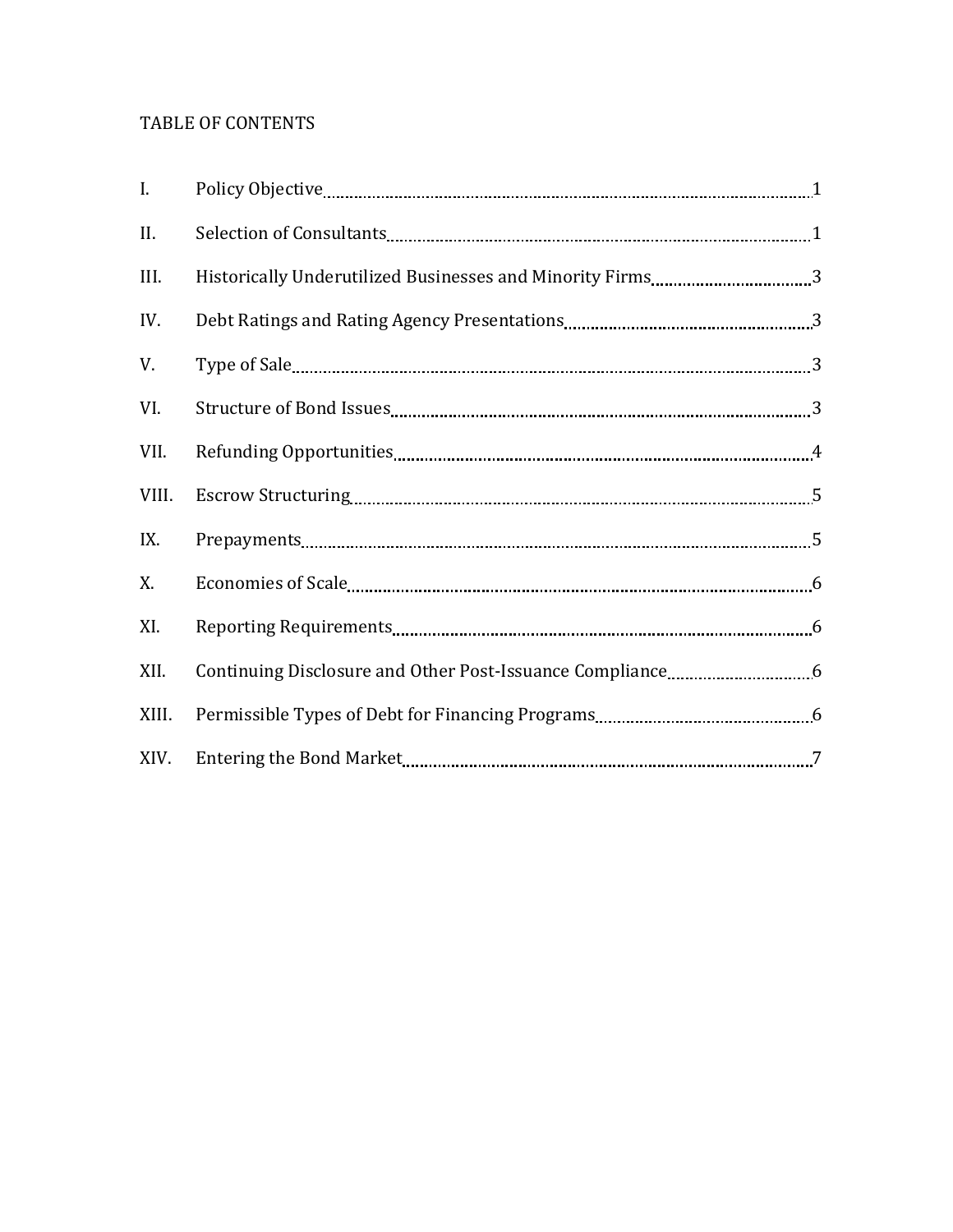# **I. Policy Objective**

The purpose of the Texas Water Development Board (TWDB) Debt Management Policy is to provide guidelines and parameters for the issuance and management of TWDB debt, both general obligation bonds and revenue bonds. Furthermore, the Debt Management Policy provides for on-going monitoring and reporting of all debt obligations issued by the TWDB. This framework is intended to allow the TWDB to make informed debt management decisions. The items outlined in the policy are not goals, nor a list of rules to be applied to the TWDB's debt issuance; rather, the policy should be utilized as a tool to ensure successful long-term debt management and adequate financial resources are available to support the TWDB's various programs. This policy will guide the TWDB in the following:

- Evaluating critical debt issuance options;
- promoting sound financial management of the portfolio and assets of the TWDB;
- providing accurate and timely information on financial conditions affecting the public debt markets;
- protecting and enhancing the TWDB's credit ratings; and<br>• ensuring the legal and prudent use of the TWDB's bonding
- ensuring the legal and prudent use of the TWDB's bonding authority through an effective system of financial security and internal controls.

# **II. Selection of Consultants**

Consultants will be selected through an applicable Request for Qualifications (RFQ) or Request for Proposals (RFP) process. Consultants to be utilized in the debt management process include:

# A. Underwriters

The TWDB maintains a pool of underwriters, the primary responsibilities of which include:

- Providing access to municipal bond and capital markets to fund the various financial assistance programs of the TWDB;
- providing marketing and pricing expertise to maximize effectiveness of debt issuance;
- assisting with investor outreach and education;<br>• adhering to the Underwriting Policies and Proce
- adhering to the Underwriting Policies and Procedures established by the TWDB; and
- compliance with applicable laws and regulations.

The Municipal Advisor Rule states that when a firm offers what is construed as "advice," a recommendation related to a transaction, that firm shall be construed as a municipal advisor. In order to avoid registering with the Securities and Exchange Commission and the Municipal Securities Rulemaking Board, underwriters must either refrain from offering any suggestion that could be construed as advice or obtain one of the exemptions available.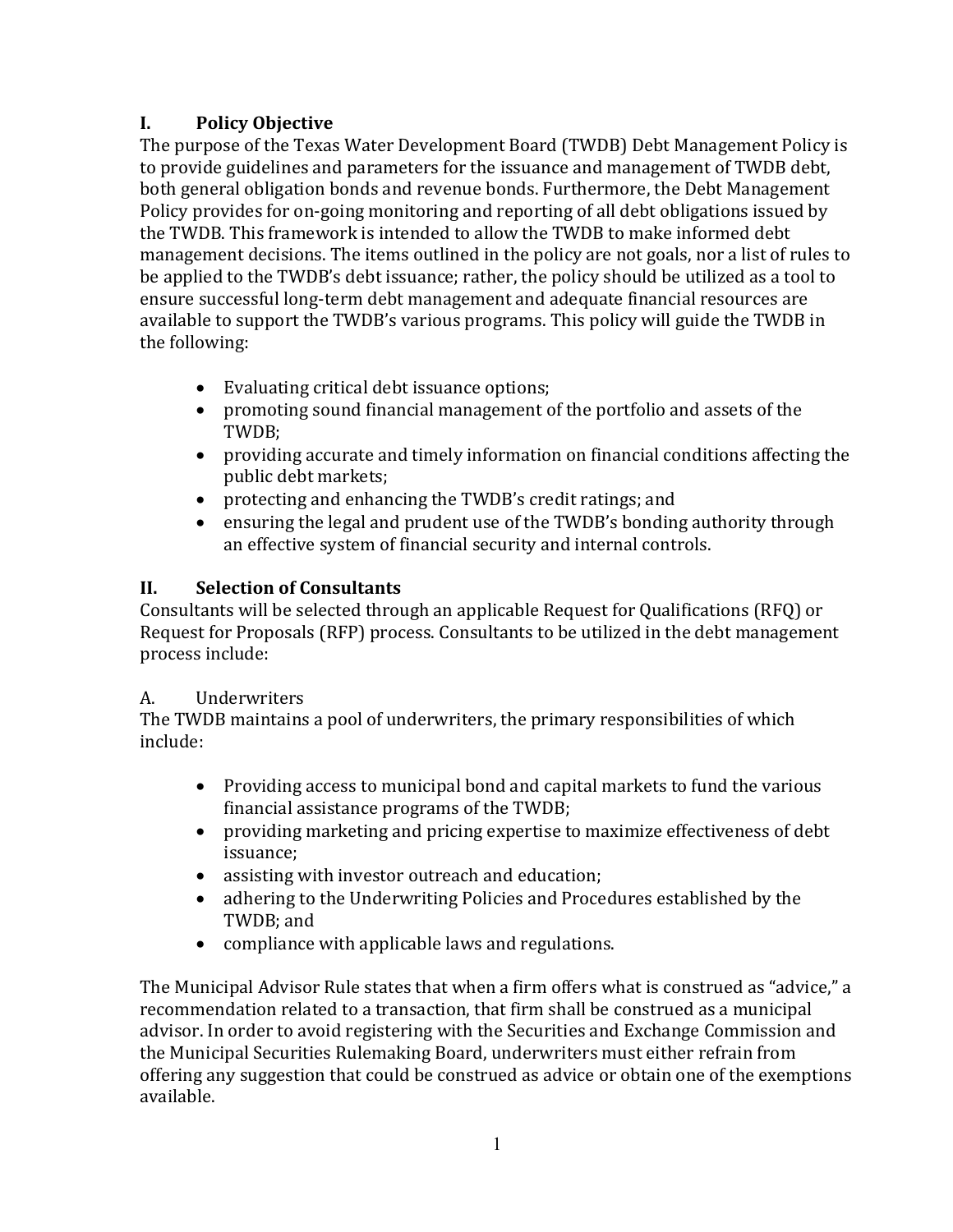By publicly posting a written disclosure on its website, the Texas Water Development Board intends that market participants receive and use it for purposes of the independent registered municipal advisor exemption to the Securities and Exchange Commission Municipal Advisor Rule (Section 15B of the Securities Exchange Act of 1934).

# B. Bond Counsel

External Bond Counsel performs all legal services associated with the issuance of debt, including: preparation or review of all debt-authorizing resolutions and related documents and agreements; the delivery of an approving legal opinion addressing the validity of the issuance of the debt under Texas law; and addressing matters relating to the treatment of interest under applicable tax codes.

Bond Counsel reviews the offering documents governing the offer and sale to ensure that the documents accurately describe the terms of the sale of the debt obligations and the documents authorizing their issuance. At the request of the TWDB staff, Bond Counsel will undertake discussions with the Office of the Attorney General of Texas to address issues relating to the development and administration of the TWDB financing programs.

In addition, Bond Counsel performs services that may not pertain to a particular bond issue but relate to financial assistance programs that are funded in whole or part with bond proceeds and prepayments. Such additional services may include advice on tax matters, particularly when there have been tax law changes.

## C. Financial Advisors

Financial Advisors provide recommendations on matters including the type and structure of financing; call, security and credit enhancement features; term of maturity, time and manner of sale, reasonableness of interest costs and other terms and conditions. They play a critical role in the preparation of Preliminary and Final Official Statements as well as prepare and confirm final numbers associated with each bond sale. Additional services include analysis and evaluation of underwriter transaction proposals and expenses, financing costs and other related issues.

The Financial Advisors consult with the TWDB staff in analyzing opportunities to refund or defease outstanding debt obligations of the TWDB as well as assist in the coordination of communication with rating agencies and investors. The Financial Advisors also assist in the coordination efforts with the underwriting team charged with the sale of TWDB obligations to ensure the offering is cost effective to the TWDB and realizes the goals and objectives of the financing.

In addition, the Financial Advisors perform services that may not pertain to a particular bond issue but relate to financial assistance programs that are funded in whole or part with bond proceeds and prepayments.

## D. Disclosure Counsel

Disclosure Counsel performs legal services associated with the preparation of offering documents used by the TWDB in its debt offerings to ensure that the offering document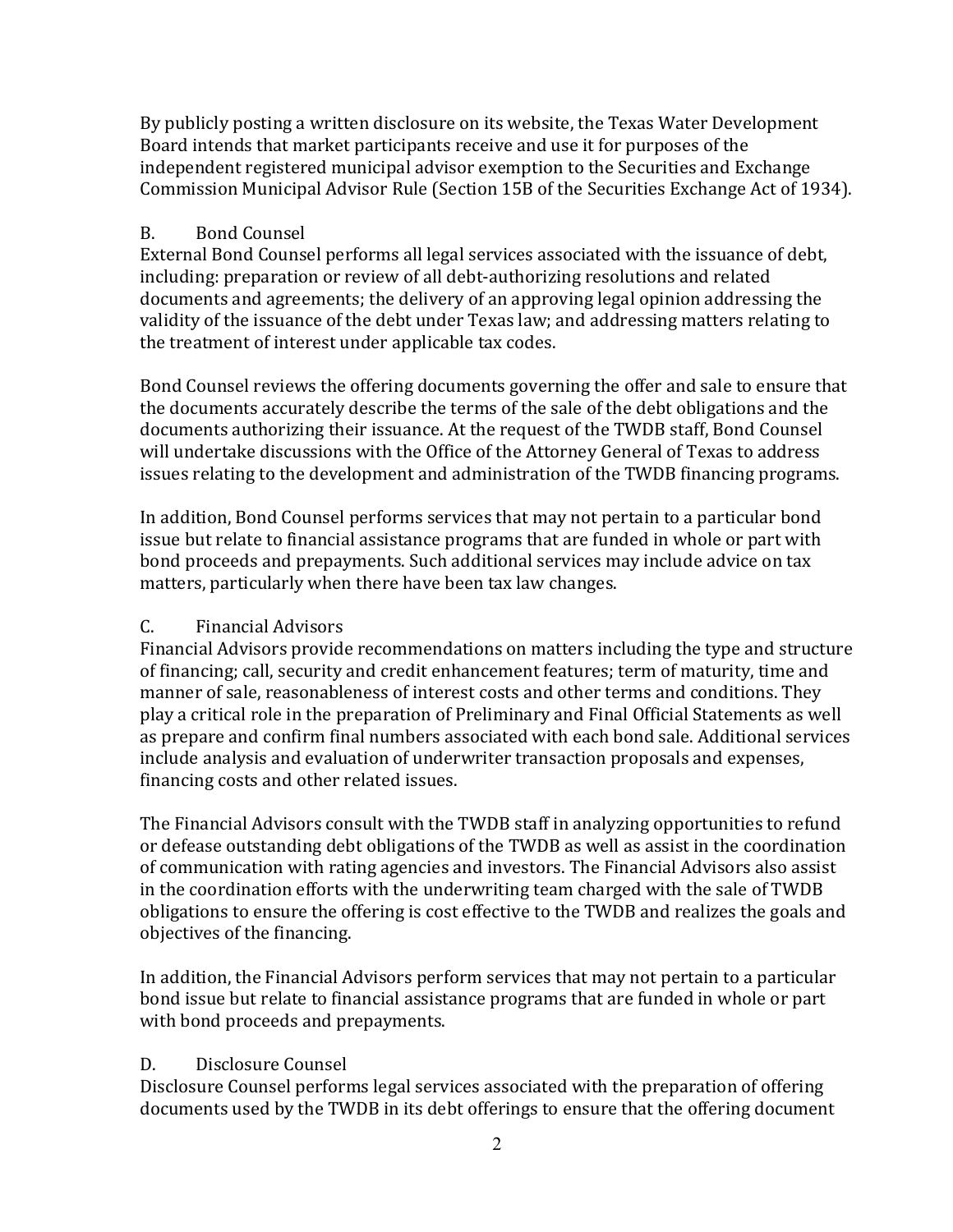fairly, accurately and completely addresses the information presented in the offering document so that it is true and correct in all material respects.

Disclosure Counsel undertakes such services as may be necessary to assist the TWDB in satisfying the continuing disclosure requirements of Rule 15c2-12 promulgated by the Securities and Exchange Commission, and effective as to obligations sold on and after July 3, 1995. Additionally, should it be necessary, Disclosure Counsel will render a written opinion with respect to any matters relating to the compliance requirements of Rule 15c2-12. The TWDB will designate firms to serve as Disclosure Counsel.

# E. Arbitrage Consulting Services

The Arbitrage Consultant prepares a computation to determine the arbitrage rebate amount, if any, for the Bonds as described in relevant tax codes. The consultant performs all required calculations, including a calculation of arbitrage liability, not less than annually for each issue of outstanding debt. Furthermore, the consultant will perform all required calculations not less that semi-annually for the issues with a penalty election.

# **III. Historically Underutilized Businesses, Women and Minority Owned Firms**

Good faith efforts will be made to achieve statewide participation goals for Historically Underutilized Businesses, Women and Minority owned firms in the underwriting and issuance of debt through the Request for Qualifications, Request for Proposals, and team selection processes.

# **IV. Debt Ratings and Rating Agency Presentations**

The TWDB staff shall maintain full disclosure and open lines of communication with the rating agencies at all times. In addition, the TWDB will coordinate periodically to provide updates to investors, bond insurers and/or rating agencies on developments at the TWDB, as needed.

The TWDB staff shall evaluate in regular intervals outstanding debt and loan portfolios in an effort to ensure that the TWDB maintains the strongest credit ratings possible.

# **V. Type of Sale**

The TWDB staff will evaluate and recommend whether a negotiated, competitive, or direct placement method of sale is most suitable for a proposed transaction. Program participant needs, transaction size, program structure and demand, resulting debt service and projected interest rates are to be considered as part of this recommendation.

# **VI. Structure of Bond Issues**

# A. Term of Bonds

The initial consideration in structuring the term of the bond issue should be that the term is no longer than the lesser of the useful life of the assets being financed, or 30 years. The TWDB will remain mindful of alternative terms for bonds for the underlying program participants, such as 25 or 40-year bonds, as well as market considerations affecting the pricing of the bonds, and will structure TWDB debt to best manage its program portfolios.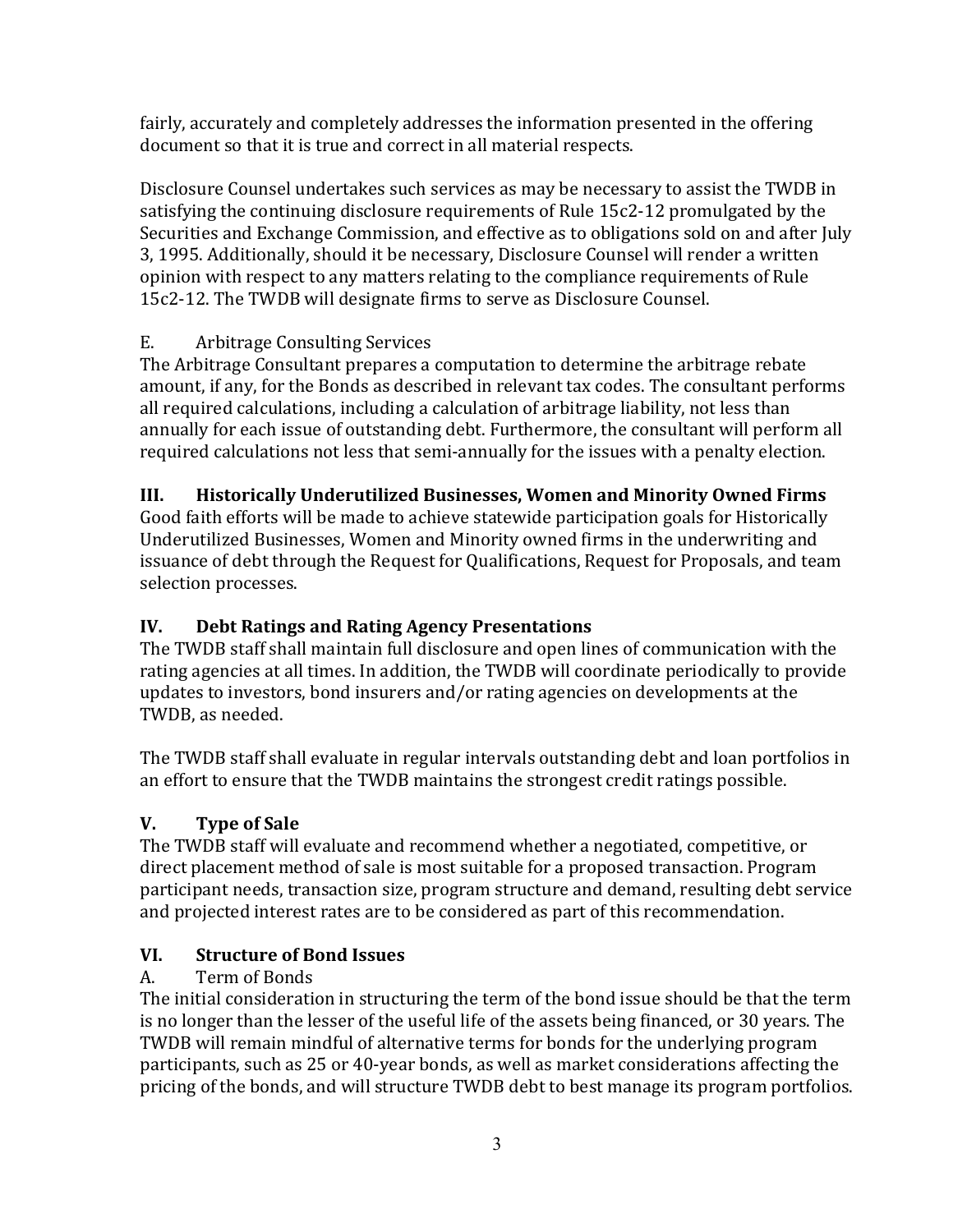# B. Redemption Provisions

Optional redemption provisions should be included to permit the TWDB to redeem bonds as soon after their initial issuance as possible, taking into account the impact on interest rates borne by the bonds, preferably at 10 years or less, callable at par, and consistent with the lowest interest cost to TWDB. Analysis of the call dates of the underlying program participant obligations should be undertaken in an effort to mitigate TWDB call risk exposure. Instances may exist when call provisions are either not necessary or counterproductive in the marketing of the bonds. Additional considerations may address structuring redemption provisions for bonds issued as obligations, the interest on which is included in the gross income of the holders of the bonds.

In May of 2006, Congress enacted the Tax Increase Prevention and Reconciliation Act of 2005 (TIPRA). TIPRA requires that 30% of bond proceeds be originated and closed to eligible program participants within one year of issuance and 95% of bond proceeds be closed within three years. This is known as the "1 year/3 year redemption provision." If either or both of the one year and three-year expectations are not met, an issuer must redeem within 90 days the bonds that represent the difference between what was closed and the requirement.

TIPRA is effective for all bonds issued after May 17, 2005. Bonds issued to finance the TWDB's Water Financial Assistance Programs, State Revolving Fund Programs and the State Water Implementation Revenue Fund for Texas bonds are subject to compliance with the TIPRA redemption requirements. As such, bonds issued to provide new obligations, as well as bonds issued to refund outstanding bonds are subject to the requirement. In the latter case, compliance is measured by determining whether the refunded bonds, had they been issued after May 17, 2005, would have satisfied the 1 year/3 year redemption requirement. The TWDB actively manages its bond issues and projected demand to mitigate the potential requirement to redeem bonds due to the nonorigination of bond proceeds.

## C. Rates

Debt shall be issued at the most cost-effective rates possible at the time of issuance. The TWDB will seek review from and rely on the recommendation of its Financial Advisors concerning the cost-effectiveness of the interest rates bid, whether negotiated or placed.

# **VII. Refunding Opportunities**

Any refunding should be structured to optimize present value savings and structure debt service savings in a manner designed to achieve overall program debt service coverage goals and portfolio optimization for the financial assistance programs of the TWDB. Timing, market conditions, underlying obligations and overall program risk will be the primary considerations in making this decision. The TWDB will consider refinancing outstanding debt issues when the net savings for that refinancing measure on a net present value basis is positive, as further discussed below.

In evaluating refunding opportunities, the TWDB will consider the value of the call option to be exercised, including the amount of time to the call date and the amount of time from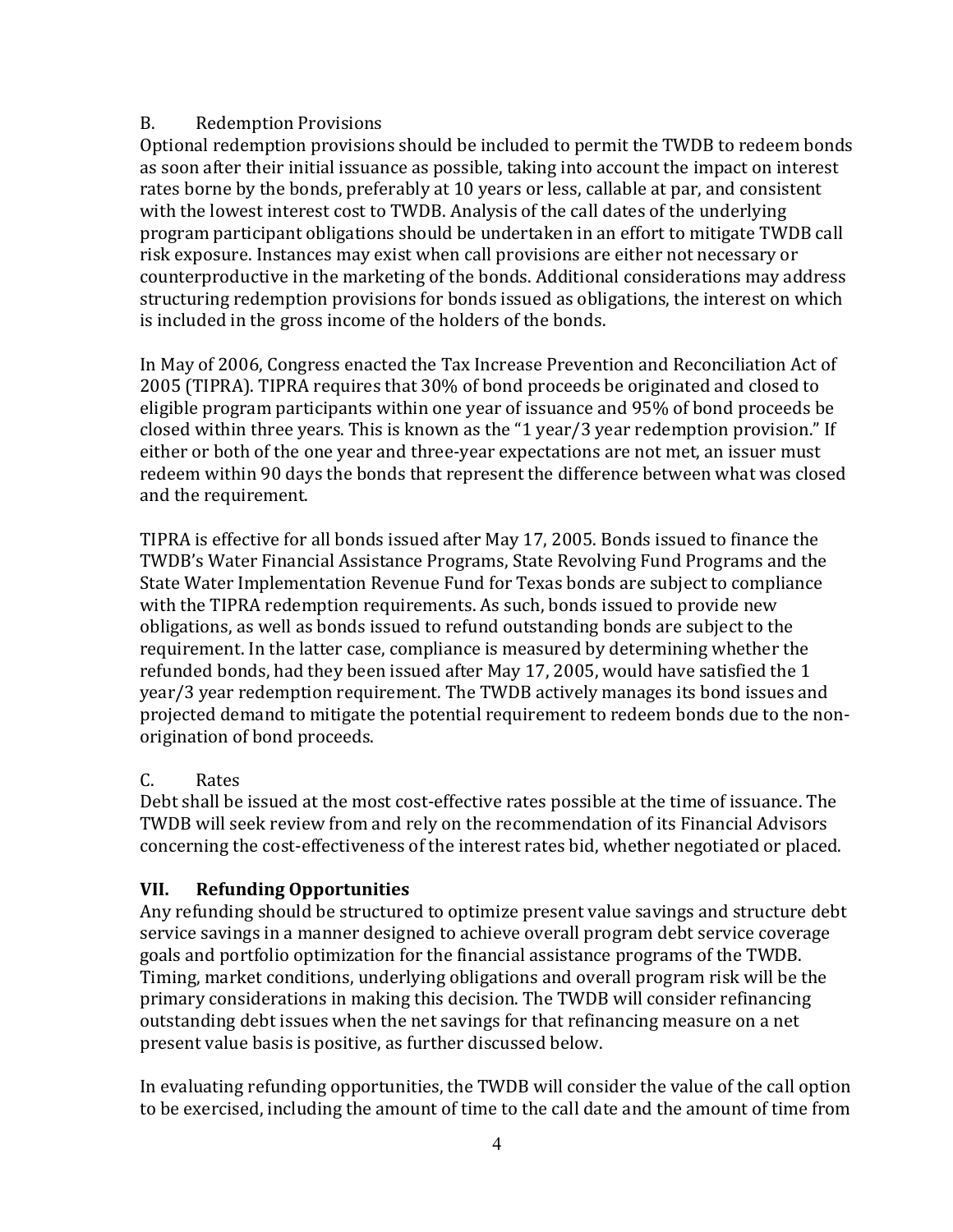the call date to maturity. The structure of the debt, considerations under applicable tax codes and the impact a refunding may have on the program participants of the TWDB should be considered Specifically, both the net present value savings and absolute savings will be taken into consideration in determining the financial impact on the portfolio's coverage and future capacity to provide additional financial assistance to underlying program participants. Also, the TWDB will evaluate the costs of issuance related to the present value savings and the current interest rate environment relative to historical trends.

With the passage of the Tax Cuts and Jobs Act, tax-exempt advanced refundings are no longer permitted. The TWDB will judiciously take into consideration the impacts of a taxable advance refunding, with a focus on increasing savings thresholds, the negative arbitrage generating in the refunding escrow, and possible mismatches to the call dates of the underlying program participant obligations. Even though there may be a financial benefit to the TWDB by effectuating a taxable advanced refunding, the TWDB may decide not to proceed with the transaction for a number of reasons. Decisions will be made in consultation with Bond Counsel and the Financial Advisors.

Notwithstanding the above factors, for any particular refunding transaction, the TWDB will seek to achieve a minimum Net Present Value savings threshold of 2% (2% being the minimum return of true savings over all costs of issuance). Refundings that do not produce a 2% minimal amount of Net Present Value savings may be considered if they achieve other benefits, such as eliminating restrictive covenants or mitigating prepayment risks.

# **VIII. Escrow Structuring**

The TWDB shall structure escrows to ensure compliance with federal income tax law and applicable regulations and to utilize the least costly securities available in structuring of those escrows. Credit quality and safety of the securities shall be considered. Securities to be considered include State and Local Government Series treasury obligations issued by the U.S. Department of the Treasury (SLGs), and debt obligations eligible under State law for deposit as escrow securities that are traded on the open market (open market securities). Recognizing that there may be cases when open-market securities can significantly reduce negative arbitrage when open-market securities are used in lieu of SLGs, the securities must be procured through an arms-length competitive bid process. A certificate shall be delivered to the Director of Debt and Portfolio Management from the Financial Advisor or a qualified third party agent who is not a broker-dealer, and shall state that the securities were procured through an arms-length competitive bid process and that the price paid was reasonable within federal tax guidelines. Credit quality and safety of the securities shall also be considered.

# **IX. Prepayments**

Prepayments from program participants will be handled consistent with the Code and program needs. Analysis will include the need or ability to issue additional debt, debt service coverage, program considerations, and borrower needs.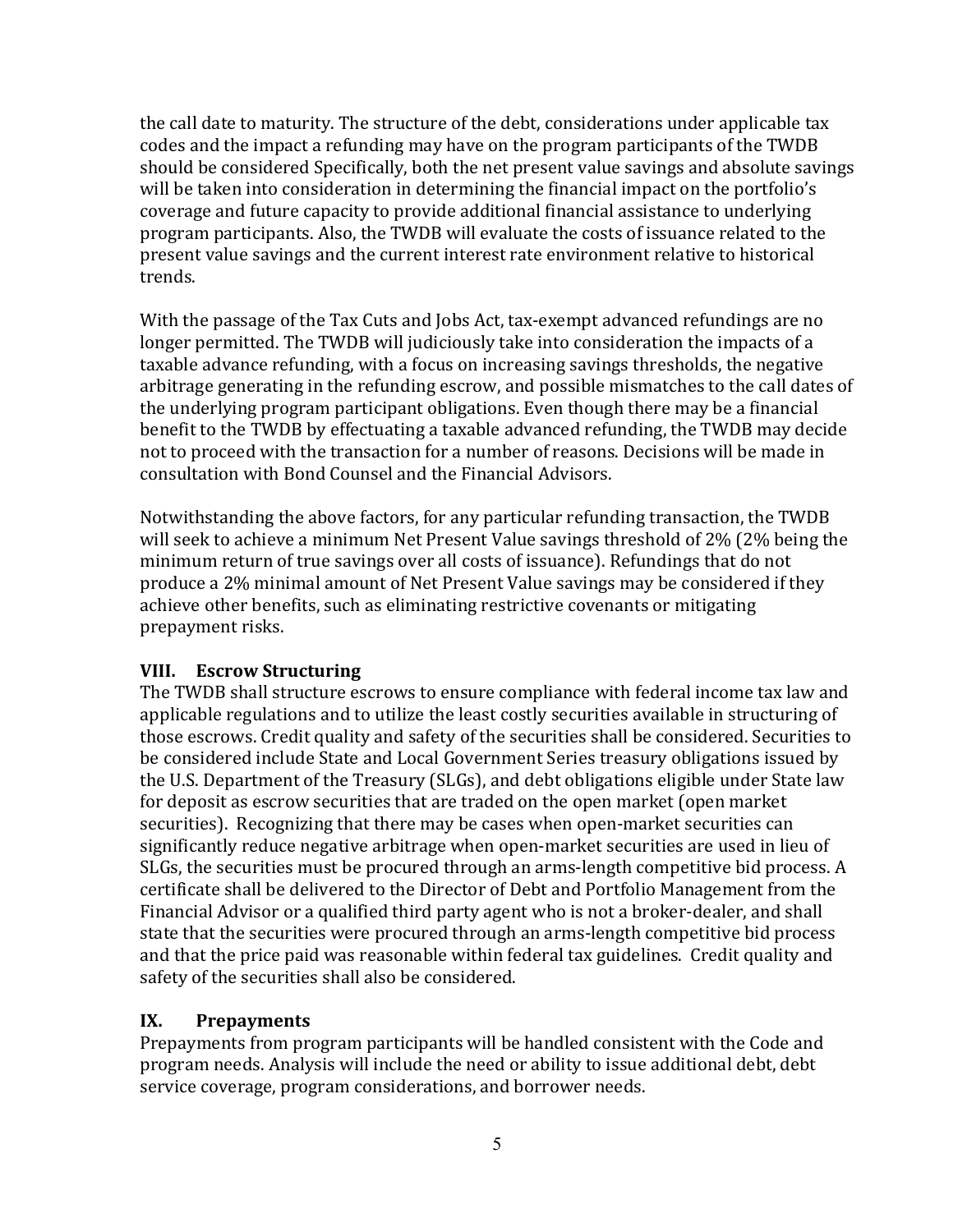# **X. Economies of Scale**

Debt financings will be coordinated to the extent practicable so that multiple project needs can be accommodated in a single borrowing, thereby increasing the efficiency of the debt issuance. Since many issuance costs do not vary significantly with the size of a borrowing, a large bond issue increases the efficiency of the financing by spreading fixed costs over a greater number of projects.

# **XI. Reporting Requirements**

The Annual Financial Report (AFR), prepared by the TWDB staff, includes the status of all outstanding bond indebtedness. The AFR provides detailed information on the TWDB's outstanding bonds including, by series, the amount outstanding, interest rates, maturity dates, a summary of the changes in outstanding indebtedness and the associated debt service requirements.

The TWDB staff will provide detailed debt information to the Texas Bond Review Board semiannually.

# **XII. Continuing Disclosure and Other Post-Issuance Compliance**

The designated Disclosure Officers of the TWDB, currently the Chief Financial Officer and Development Fund Manager, will develop written procedures for the purpose of monitoring compliance with tax codes and other regulatory disclosure requirements of bonds issued for the benefit of the TWDB's Water Financial Assistance Programs, State Revolving Fund Programs, and State Water Implementation Revenue Fund for Texas. These written procedures will be maintained as part of the administrative practices of the staff and will be reviewed as prescribed in the procedures to determine adequacy and effectiveness.

In consultation with Bond Counsel and Disclosure Counsel, the Disclosure Officers will regularly review debt activities to ensure that initial and on-going disclosure requirements established under Rule 15c2-12, are maintained as required including the filing of any material event notices and the TWDB's continuing disclosure undertakings set forth in the resolutions authorizing the issuance of bonds.

# **XIII. Permissible Types of Debt for Financing Programs**

# A. Fixed Rate Debt

Current interest bonds may be used for both new money and refunding transactions and may be structured to meet investor demand at the time of pricing. Capital appreciation and zero-coupon bonds, which typically result in higher interest costs, shall be used only in limited circumstances after an analysis is performed to determine whether the needs or objectives of a particular financing program can be met only through their use.

# B. Variable Rate Debt

Variable rate debt structures may be used for both new money and refunding transactions and may be structured to meet investor demand at the time of pricing. Risk factors to be considered in determining the use of variable rate debt shall include cash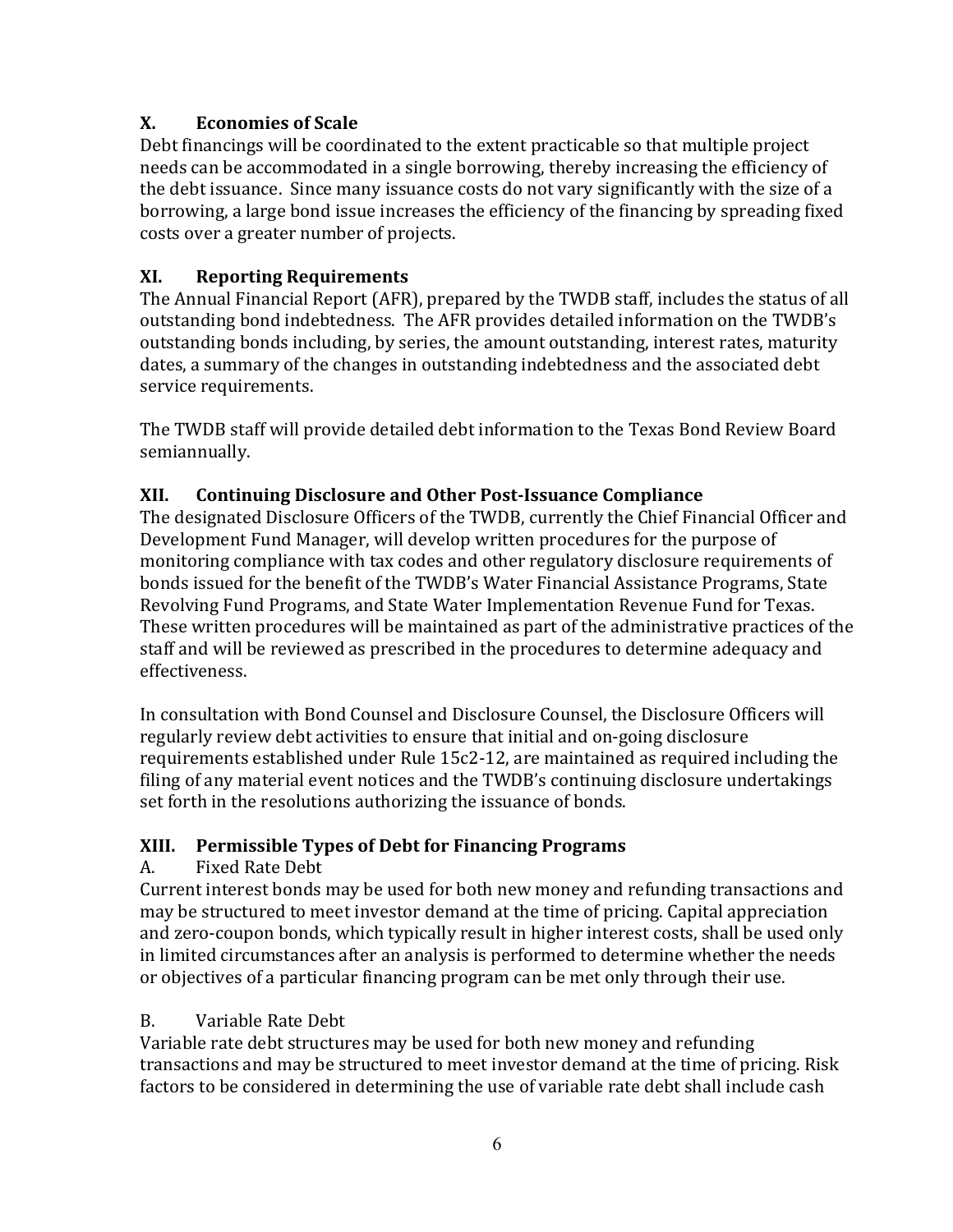flow, liquidity, remarketing, cost of obtaining liquidity and/or credit support for the variable rate debt, prepayment, and tax

# C. Commercial Paper

Commercial paper may be issued for any financing program to minimize the interest cost or the use of capitalized interest during the design phase or construction period of eligible projects:

- for certain equipment purchases or capital improvements;
- cash management; or
- to diversify the TWDB's debt portfolio.

# D. Alternate Financing Options

The TWDB may consider alternate plans of finance and instruments such as financing agreements, reimbursement resolutions, and bond enhancement agreements depending on the market conditions and interest rates at the time. Risk factors to be considered in determining the use of alternate financing options include, but are not limited to cash flow, liquidity, remarketing, counterparty, prepayment, and tax.

# E. Taxable and Private Activity Bonds

The TWDB may consider the issuance of taxable or private activity bonds if this provides a more appropriate, efficient or practical financing tool, or where federal income tax law precludes the issuance of governmental tax-exempt obligations to fund particular TWDB financial assistance.

# **XIV. Entering the Bond Market**

Programmatic demand and advantageous refunding opportunities are the two primary tools determining when the TWDB enters the bond market. After an analysis of program participant demand and the corresponding cash flow is completed, if it is determined that funds on hand are not sufficient to meet demand, staff will seek appropriate approvals and develop plans and documents to sell bonds. Timing is critical and staff must monitor economic indicators, in coordination with programmatic needs, to determine the optimal time to enter the bond market.

APPROVED and ordered of record this the\_\_\_\_th day of \_\_\_\_\_\_\_\_\_ 2020.

TEXAS WATER DEVELOPMENT BOARD

\_\_\_\_\_\_\_\_\_\_\_\_\_\_\_\_\_\_\_\_\_\_\_\_\_\_\_\_\_\_\_\_\_\_\_\_\_ Peter M. Lake, Chairman

ATTEST:

\_\_\_\_\_\_\_\_\_\_\_\_\_\_\_\_\_\_\_\_\_\_\_\_\_\_\_\_\_\_ Jeff Walker, Executive Administrator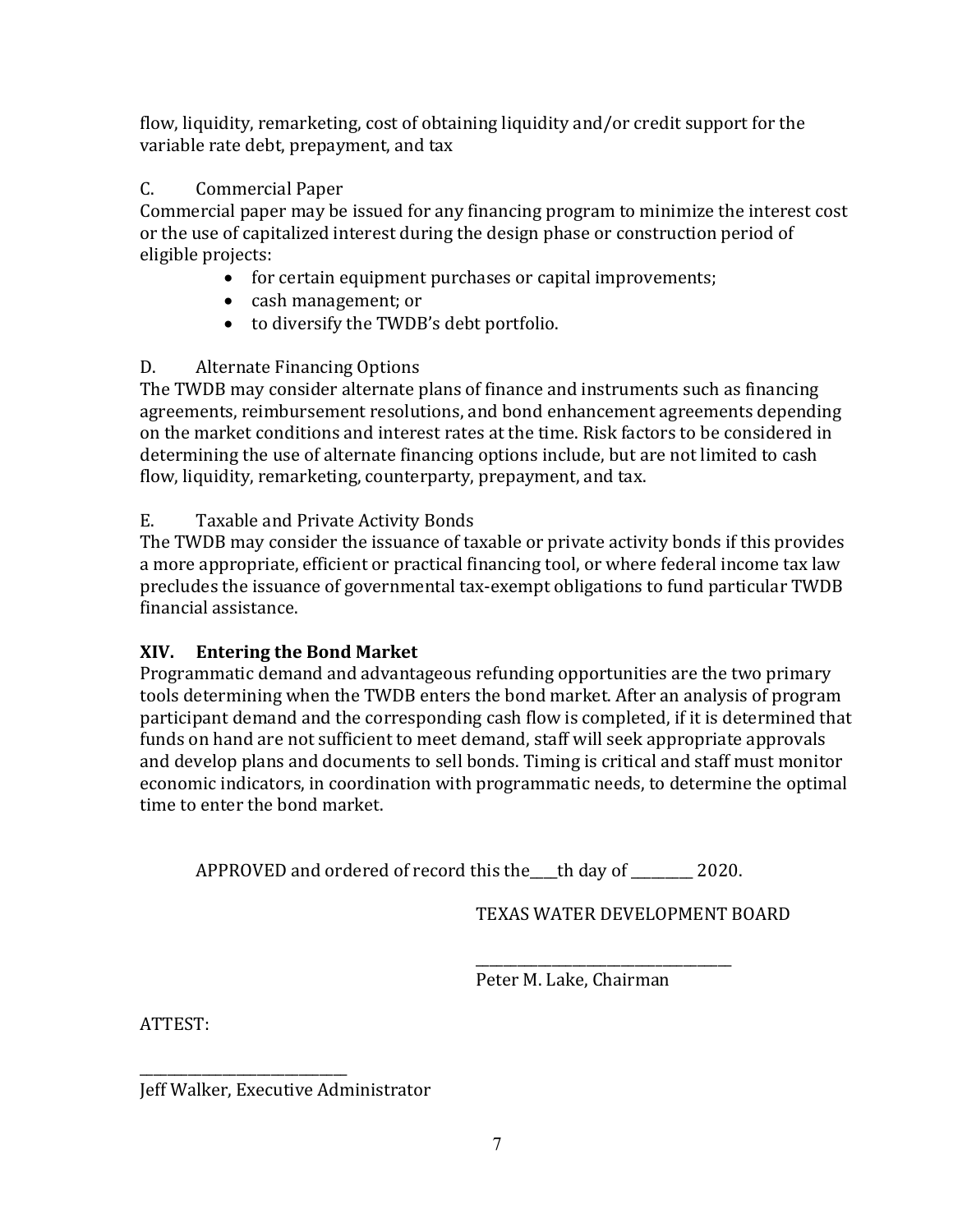Attachment 2



TEXAS WATER DEVELOPMENT BOARD (TWDB)

DEBT MANAGEMENT POLICY

**Debt Management PolicyApproved**

**Formatted:** Right: -0.13"

**Formatted:** Font: +Headings (Cambria)

**January 29, 2015March 12, 2020**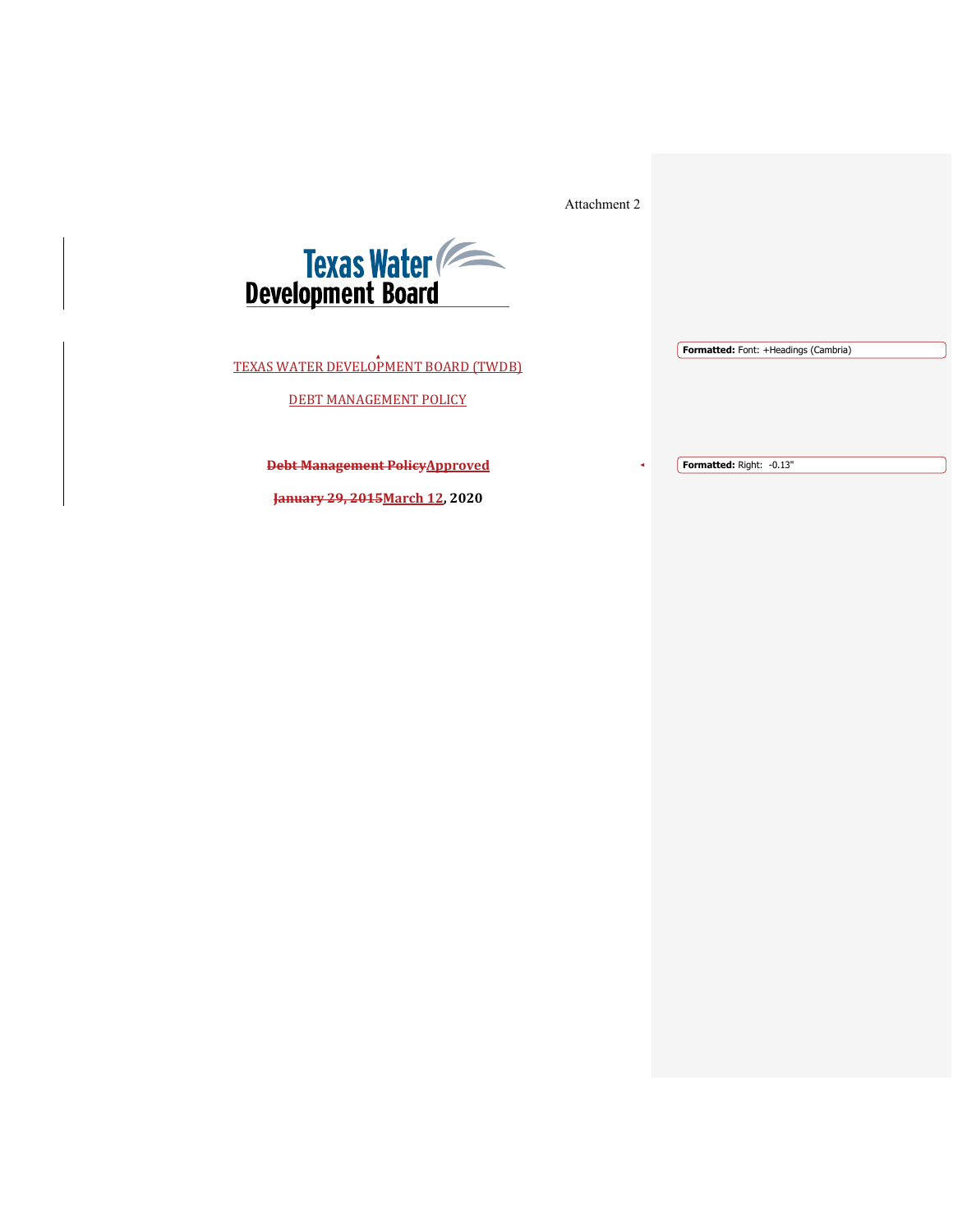#### TABLE OF CONTENTS

 $\overline{\phantom{a}}$ 

| Ι.    |               |  |
|-------|---------------|--|
| II.   |               |  |
| III.  |               |  |
| IV.   |               |  |
| V.    |               |  |
| VI.   |               |  |
| VII.  |               |  |
| VIII. |               |  |
| IX.   |               |  |
| X.    |               |  |
| XI.   |               |  |
| XII.  |               |  |
| XIII. |               |  |
| XIV.  |               |  |
| XV.   | <del></del> 7 |  |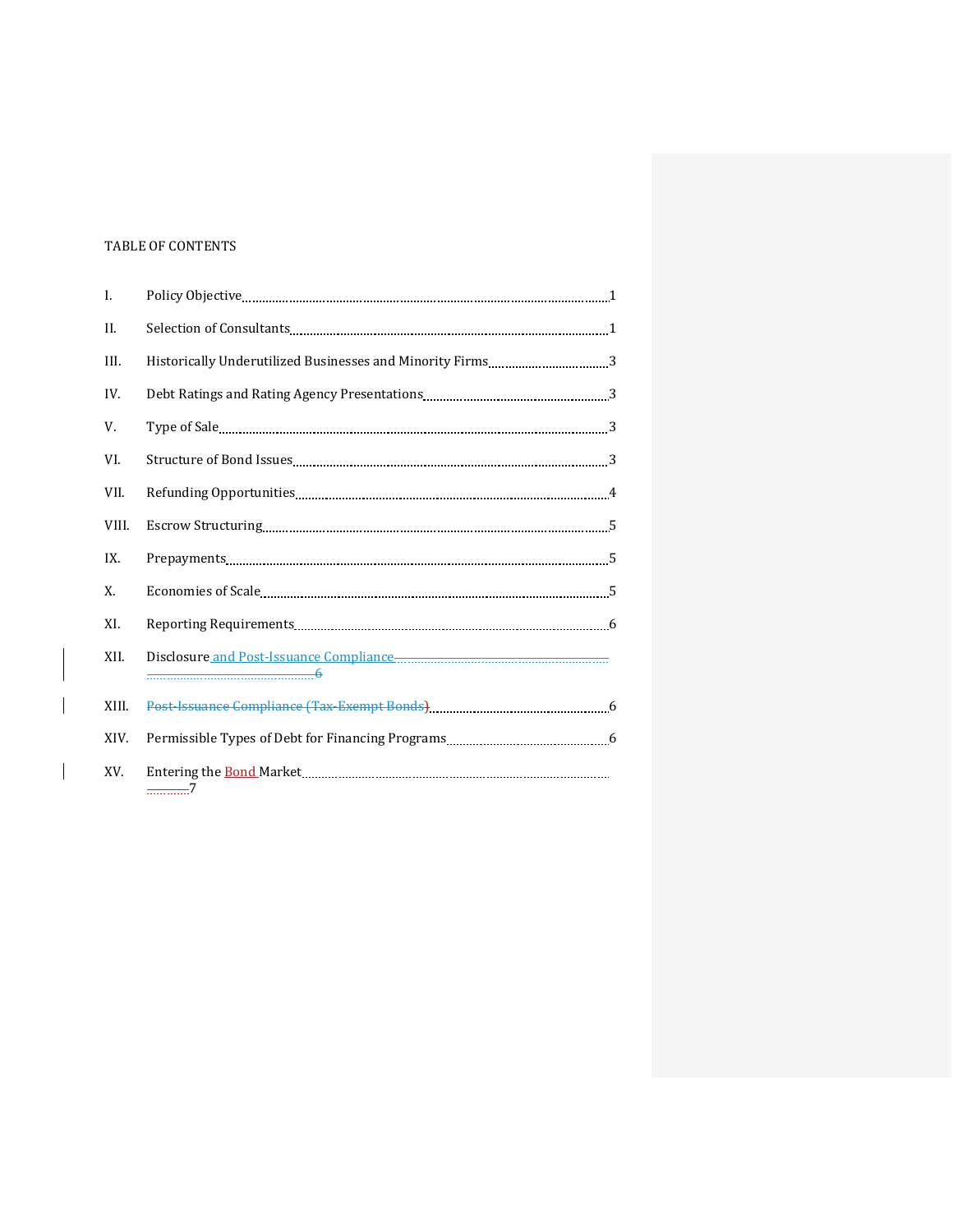Attachment 2

#### **I. Policy Objective**

The purpose of the Texas Water Development Board (TWDB) Debt Management Policy (the Policy) is to provide guidelines and parameters for the issuance and management of TWDB debt, both general obligation bonds and revenue bonds. Furthermore, the Debt Management Policy provides for on-going monitoring and reporting of all debt obligations issued by the TWDB. This framework is intended to allow the TWDB to make informed debt management decisions. The items outlined in the Policy are not goals, nor or a list of rules to be applied to the TWDB's debt issuance; rather, these policies should be utilized as tools to ensure successful long long-term debt management and that adequate financial resources are available to support the TWDB's various programs. This Ppolicy will guide the TWDB in the following:

- Evaluating critical debt issuance options;<br>• Promoting sound financial management of
- Promoting sound financial management of theTWDB's portfolio and assets of the TWDB;
- Providing accurate and timely information on financial conditions affecting the public debt markets;
- Protecting and enhancing the TWDB's credit ratings; and<br>• Ensuring the legal and prudent use of the TWDB's bondin
- Ensuring the legal and prudent use of the TWDB's bonding authority through an effective system of financial security and internal controls.

#### **II. Selection of Consultants**

Consultants will be selected through an applicable Request for Qualifications (RFQ) or Request for Proposals (RFP) process. Consultants to be utilized in the debt management process areinclude:

#### A. Underwriters

The TWDB maintains a pool of underwriters, the primary responsibilities of which include:

- Providing access to municipal bond and capital markets for funding TWDB loan to fund the various financial assistance programs of the TWDB;
- Providing structuring advice marketing and pricing expertise to maximize effectiveness of TWDB-debt issuance:
- Assisting with investor outreach and education-regarding TWDB's programs;
- Adhering to the Underwriting Policies and Procedures established by the TWDB; and
- Compliance with applicable laws and regulations.

The Municipal Advisor Rule states that when a firm offers what is construed as "advice,"  $\{a \text{ recommendation related to a transaction}\}$ , that firm shall be construed as a municipal advisor. In order to avoid registering with the Securities and Exchange Commission and the Municipal Securities Rulemaking Board, underwriters must either refrain from offering any suggestion that could be construed as advice or obtain one of the exemptions available.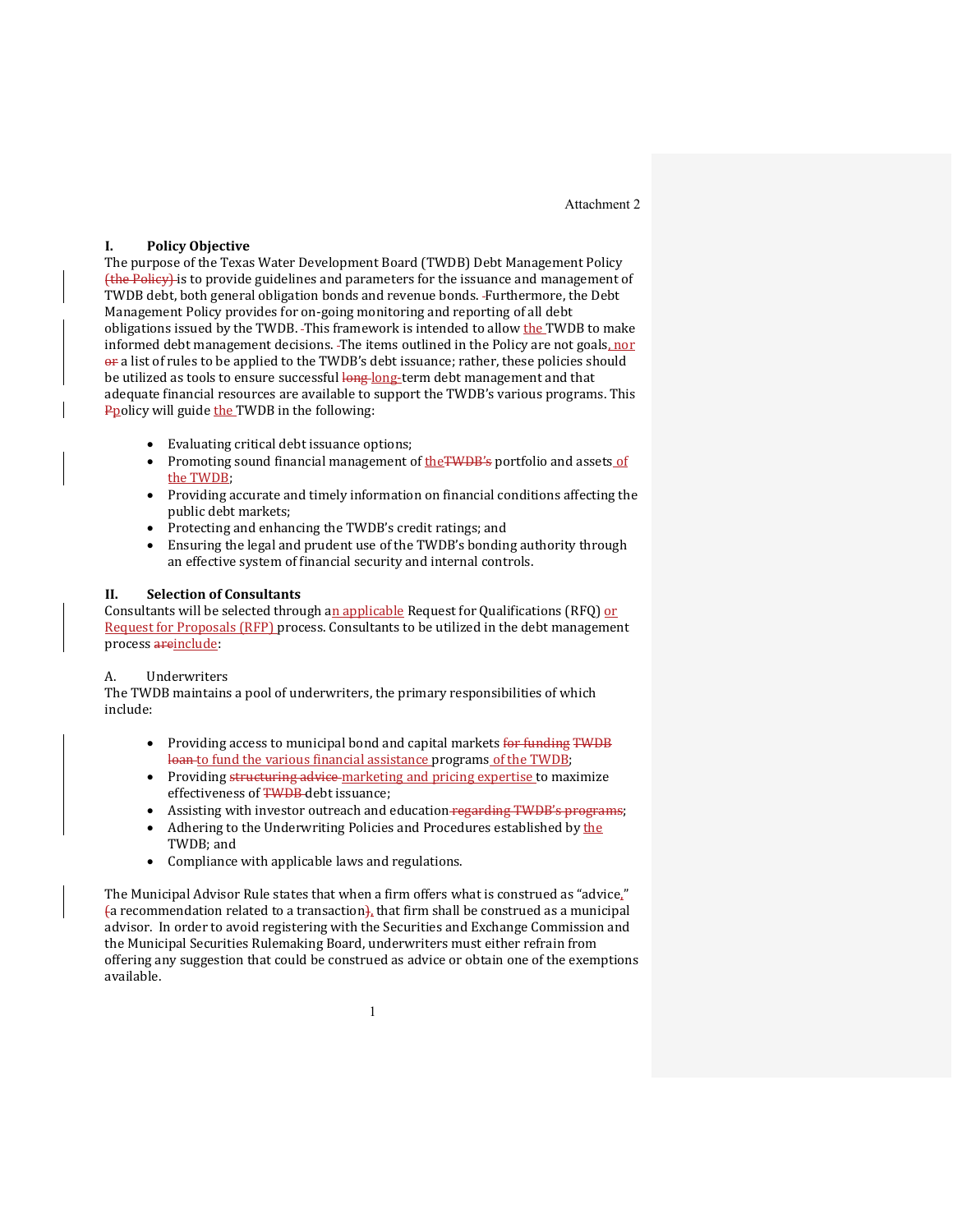By publicly posting a written disclosure on its website, the Texas Water Development Board intends that market participants receive and use it for purposes of the independent registered municipal advisor exemption to the Securities and Exchange Commission Municipal Advisor Rule (Section 15B of the Securities Exchange Act of 1934).

#### B. Bond Counsel

External Bond Counsel performs all legal services associated with the issuance of debt, including: preparation or review of all debt-authorizing resolutions and related documents and agreements; the delivery of an approving legal opinion addressing the validity of the issuance of the debt under Texas law; and addressing matters relating to the treatment of interest under the Internal Revenue Code of 1986 (Code).applicable tax codes.

Bond Counsel reviews the offering document(s) governing the offer and sale to ensure that the document(s) accurately describe(s) the terms of the sale of the debt obligations and the documents authorizing their issuance.

At the request of the TWDB staff, Bond Counsel will undertake discussions with the Office of the Attorney General of Texas to address issues relating to the development and administration of the TWDB financing programs.

In addition, Bond Counsel performs services that may not pertain to a particular bond issue but relate to financial assistance programs that are funded in whole or part with bond proceeds and prepayments. Such additional services may include advice on tax matters, particularly when there have been tax law changes.

In addition, Bond Counsel performs additional services that may not pertain to a particular bond issue, but relate to financial assistance programs that are funded in whole or part with bond proceeds

#### C. Financial Advisors

Financial Advisors provide recommendations on matters including the type and structure of financing; call, security and credit enhancement features; term of maturity, time and manner of sale, reasonableness of interest costs and other terms and conditions. They play a critical role in the preparation of Preliminary and Final Official Statements as well as prepare and confirm final numbers associated with each bond sale. Additional services include analysis and evaluation of <del>) and evaluate at the time of issuance</del> underwriter transaction proposals and expensesfees, financing costs and other related issues. The Financial Advisors consult with the TWDB staff in analyzing opportunities to refund or defease outstanding debt obligations of the TWDB as well as assist in the coordination of communication with rating agencies and, investors and credit enhancers, if applicable. The Financial Advisors also assist in the coordination coordinate efforts with the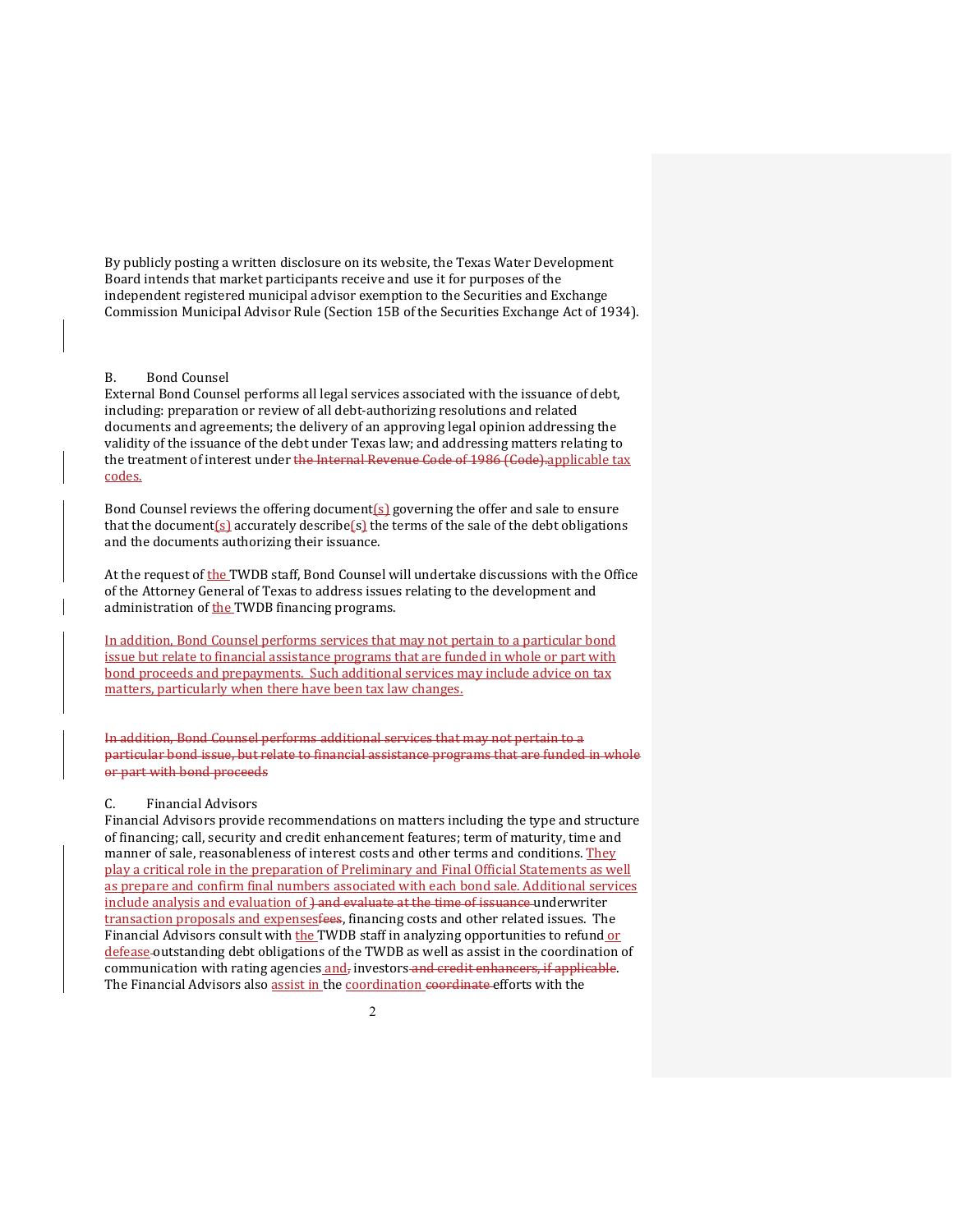underwriting team charged with the sale of TWDB obligations to ensure the offering is cost effective to the TWDB and realizes the goals and objectives of TWDBthe financing.

In addition, the Financial Advisors perform services that may not pertain to a particular bond issue but relate to financial assistance programs that are funded in whole or part with bond proceeds and prepayments.

#### D. Disclosure Counsel

Disclosure Counsel performs legal services associated with the preparation of offering documents used by the TWDB in its debt offerings to ensure that the offering document fairly, accurately and completely addresses the information presented in the offering document so that it is true and correct in all material respects.

Disclosure Counsel undertakes such services as may be necessary to assist the TWDB in satisfying the continuing disclosure requirements of Rule 15c2-12 promulgated by the Securities and Exchange Commission, and effective as to obligations sold on and after July 3, 1995. Additionally, should it be necessary, Disclosure Counsel will render a written opinion with respect to any matters relating to the compliance requirements of Rule 15c2-12. The TWDB will request and designate firms in its legal pool to serve as Disclosure Counsel as appropriate.

to the TWDB to the effect that the offering document does not contain any untrue statement of a material fact or omits to state any material fact necessary to make the statements therein, in the light of the circumstances under which they were made, not misleading.

#### E. Arbitrage Consulting Services

The consultant Arbitrage Consultant prepares a computation to determine the arbitrage rebate amount, if any, for the Bonds as described in relevant tax code(s)  $\frac{1}{2}$  48(f) (2) of the Code (the "Rebate Amount"). The consultant performs all required calculations, including a calculation of arbitrage liability, not less than annually for each issue of outstanding debt. Furthermore, the consultant will perform all required calculations not less that semi-annually for the issues with a penalty election.

#### III. **Historically Underutilized Businesses, Women and Minority Owned Firms**

Good faith efforts will be made to achieve 33% statewide participation goals forby Historically Underutilized Businesses, Women and Minority owned firms in the underwriting and issuance of debt through the Request for Qualifications, Request for Proposals, and team selection processes.

#### **IV. Debt Ratings and Rating Agency Presentations**

The TWDB staff shall maintain full disclosure and open lines of communication with the rating agencies at all times. In addition, the TWDB will coordinate periodically to provide updates to investors, bond insurers and  $\chi$  rating agencies on developments at the TWDB, as needed.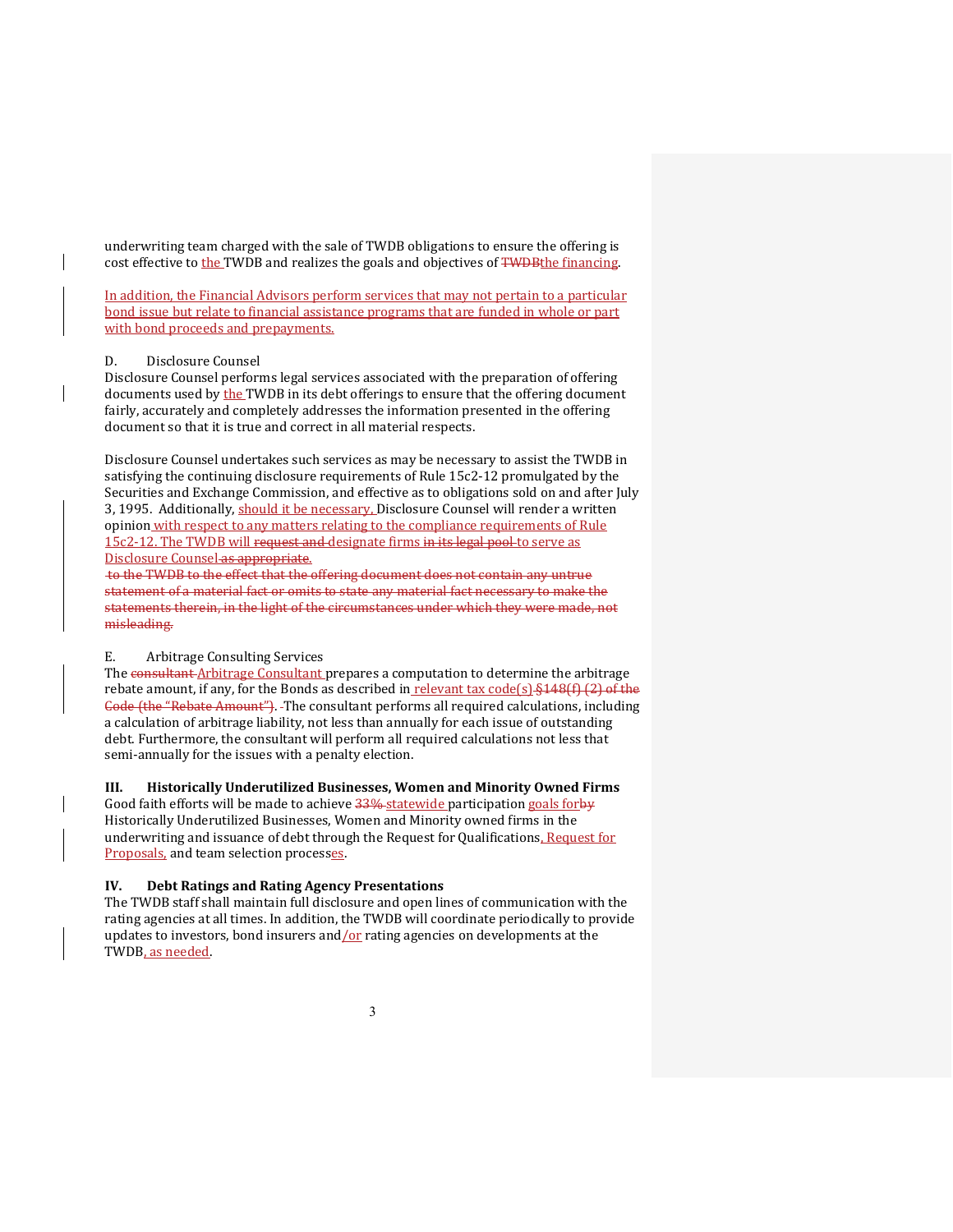The TWDB staff shall evaluate in regular intervals outstanding debt and loan portfolios in an effort to ensure that the TWDB maintains the strongest credit ratings possible.

#### **V. Type of Sale**

The TWDB staff<del>, in consultation with the Financial Advisor(s),</del> will evaluate and recommend whether a negotiated,  $\theta$  competitive, or direct placement method of sale is most suitable for a proposed transaction. Borrower-Program participant needs, diversity of investment banks to efficiently and effectively sell bonds in institutional and retail markets, transaction size, program structure and demands, resulting debt service and projected interest rates are to be considered as part of this recommendation.

#### **VI. Structure of Bond Issues**

#### A. Term of Bonds

The initial consideration in structuring the term of the bond issue should be that the term is no longer than the lesser of the useful life of the asset(s) being financed or 30 years. However, The TWDB will remain mindful of alternative terms for bonds for the underlying borrowers program participants, such as 25 or 40-year bonds,  $\ddot{\theta}$ ,  $\ddot{\theta}$ ,  $\ddot{\theta}$  or 40 year bonds), as well as market considerations affecting the pricing of the bonds, and will structure TWDB debt to best manage the its program portfolios.

#### B. Redemption Provisions

Optional redemption provisions should be included to permit the TWDB to redeem bonds as soon after their initial issuance as possible, taking into account the impact on interest rates borne by the bonds, preferably at 10 years or less, callable at par, and consistent with the lowest interest cost to TWDB. The TWDB needs to remain mindful of Analysis of the call dates of the loans to the underlying borrowers underlying program participant obligations should be undertaken in an effort to mitigate TWDB call risk exposure. Instances may exist when call provisions are either not necessary or counterproductive in the marketing of the bonds. Additional considerations may address structuring redemption provisions for bonds issued as obligations, the interest on which is included in the gross income of the holders of the bonds (taxable bonds).

In May of 2006, Congress enacted the Tax Increase Prevention and Reconciliation Act of 2005 (TIPRA). TIPRA requires that 30% of bond proceeds be loaned andoriginated and closed to eligible program participants within  $\frac{1}{2}$  one year of issuance and 95% of bond proceeds be loaned to eligible borrowers and closed within 3 three years. This is known as the "1 year/3 year redemption provision." If either or both of the  $\frac{1}{2}$  one year and  $\frac{1}{3}$ three-year expectations are not met, an issuer must redeem within 90 days the bonds that represent the difference between what was loaned closed and the requirement.

TIPRA is effective for all bonds issued after May 17, 2005.

All pooled financing bonds, including bonds Bonds issued to finance the TWDB's Water Financial Assistance Programs, State Revolving Fund Programs and the bonds issued for the State Water Implementation Revenue Fund for Texas bonds, are subject to compliance with the TIPRA redemption requirements. As such, bonds issued to provide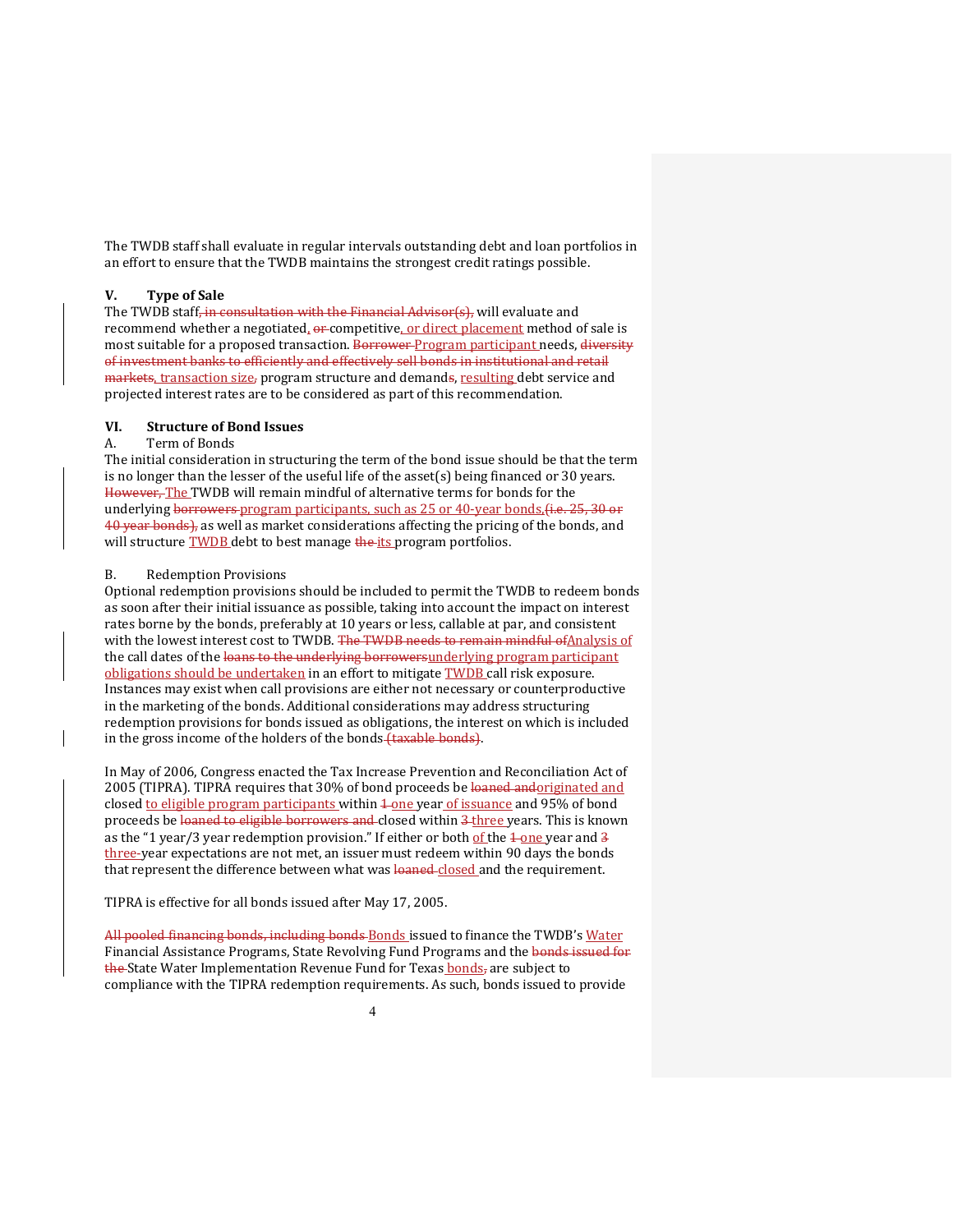new **obligationsloans**, as well as bonds issued to refund outstanding bonds are subject to the requirement. In the latter case, compliance is measured by determining whether the refunded bonds, had they been issued after May 17, 2005, would have satisfied the 1 year/3 year redemption requirement. The TWDB actively manages its bond issues and projected demand to mitigate the potential requirement to redeem bonds due to the nonorigination of bond proceeds.

#### C. Rates

Debt shall be issued at the most cost-effective rates possible at the time of issuance. The Debt and Portfolio Management Division (DPM) will seek the review and rely upon the recommendation by itsThe TWDB will seek review from and rely on the recommendation of its Financial Advisors concerning on the cost-effectiveness of the interest rates bid, whether negotiated or placed or negotiated.

#### **VII. Refunding Opportunities**

Any refunding should be structured to maximize optimize present value savings and achieve level structure debt service savings in a manner designed to achieve overall program debt service coverage goals and portfolio optimization for the financial assistance programs of the TWDB-when appropriate. Timing, market conditions, underlying loans obligations and overall program risk will be the primary considerations in making this decision. The **DPM-TWDB** will consider refinancing outstanding debt issues when the net savings for that refinancing measure on a net present value basis is positive, as further discussed below.

In evaluating refunding opportunities, the **DPM** TWDB will consider the value of the call option to be exercised, including the amount of time to the call date and the amount of time from the call date to maturity. The structure of the debt, considerations under applicable tax codesthe Gode and the impact a refunding may have on the political subdivisions who borrow from the TWDBprogram participants of the TWDB should be considered.

Specifically, in evaluating current refundings, both the net present value savings and absolute savings will be taken into consideration in determining the financial impact on the portfolio's coverage and future capacity to provide additional *financial assistance* loans to underlying program participants borrowers. - Also, the TWDB will evaluate the costs of issuance related to the present value savings and the current interest rate environment relative to historical trends.

With the passage of the Tax Cuts and Jobs Act, tax-exempt advanced refundings are no longer permitted.Since the TWDB generally issues its bonds as tax-exempt obligations under the Code in the management of the pooled loan programs, application of the Code could affect the TWDB's ability or capacity to serve future program borrowers, should the TWDB consider an advance refunding of its bonds (i.e., TWDB issues refunding bonds and uses the proceeds to redeem and retire the refunded bonds more than 90 days after the refunding bonds are issued), the The TWDB will judiciously take into consideration the impacts of an a taxable advance refunding, with a focus on increasing savings thresholds,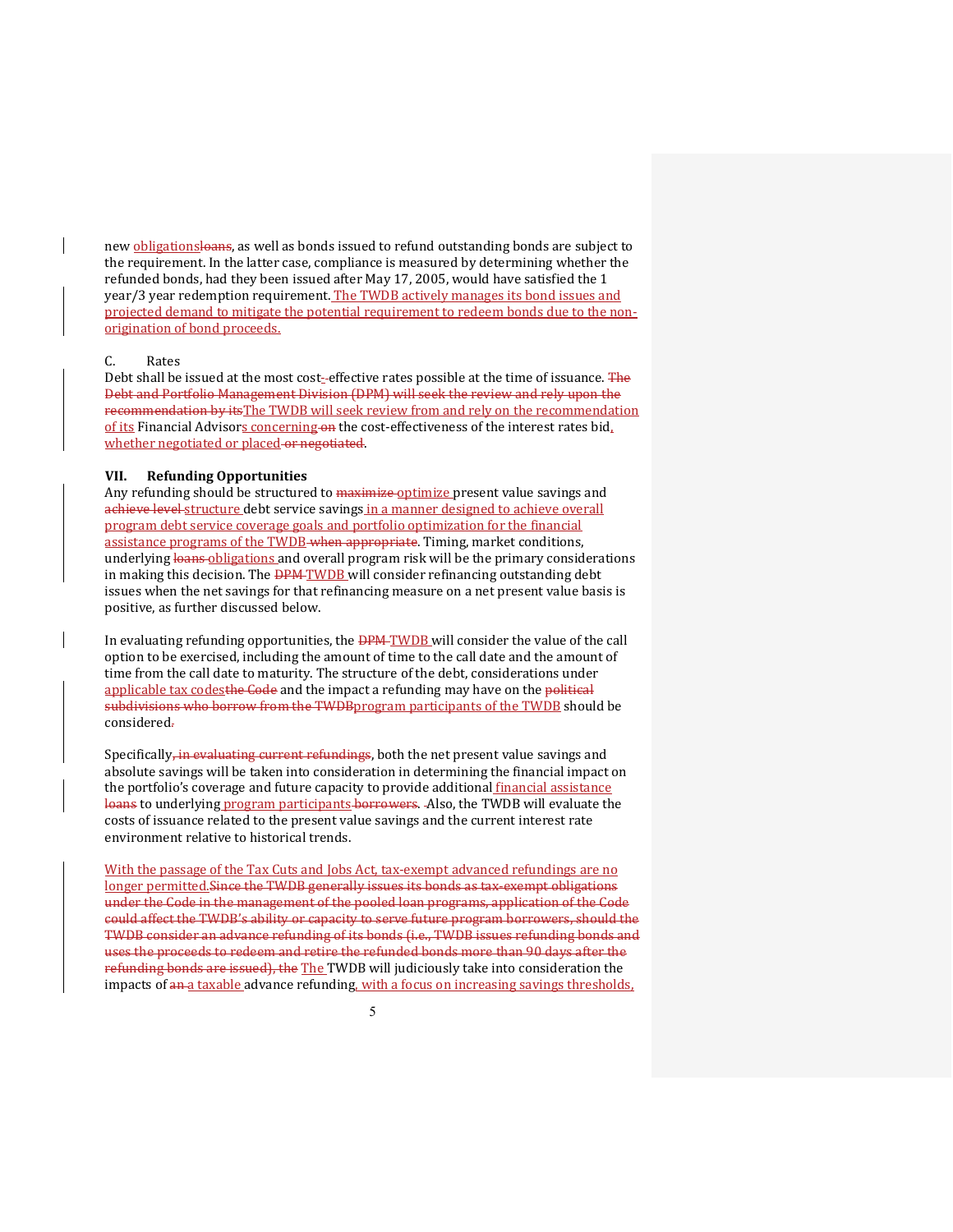the negative arbitrage generating in the refunding escrow, and possible mismatches to the call dates of the underlying program participant obligations. on the underlying borrowers, since under federal income tax law the borrowers could be affected in any decision it may consider to refinance their bonds. Even though there may be a financial benefit to the TWDB by effectuating a taxable an advanced refunding or restructuring, the TWDB may decide not to implement proceed with thea transaction for a number of reasons. if the impact on the TWDB's underlying borrowers associated with the proposed transaction is deemed detrimental. Decisions will be made in consultation with Bond Counsel and the Financial Advisors.

Additionally, the TWDB staff will analyze the impact of the refunding/restructuring as it relates to overall portfolio optimization and achievement of the TWDB's goals for its financial assistance programs. Based on Notwithstanding the above factors, for any particular refunding transaction, the TWDB will seek to achieve a minimum Net Present Value savings threshold of 2% (2% being the minimum return of true savings over all costs of issuance). -Refundings and restructurings that do not produce a 2% minimal amount of Net Present Value savings may be considered if they achieve other benefits, such as eliminating restrictive covenants or mitigating prepayment risks.

#### **VIII. Escrow Structuring**

The TWDB shall structure escrows to ensure compliance with federal income tax law and applicable regulations and to utilize the least costly securities available in structuring of those escrows. Credit quality and safety of the securities shall be considered. Securities to be considered include State and Local Government Series treasury obligations issued by the U.S. Department of the Treasury (SLGs), and debt obligations eligible under State law for deposit as escrow securities that are traded on the open market (open market securities). Recognizing that there may be cases when open-market securities can significantly reduce negative arbitrage when open-market securities are used in lieu of SLGs, the securities must be procured through an arms-length competitive bid process. A certificate shall be delivered to the Director of Debt and Portfolio Management from the  $f_{\text{E}}$ inancial a $\Delta$ dvisor or a qualified third party agent who is not a broker-dealer, and shall state that the securities were procured through an arms-length competitive bid process and that the price paid was reasonable within federal tax guidelines. Credit quality and safety of the securities shall also be considered.

#### **IX. Prepayments**

Prepayments from borrowers-program participants will be handled consistent with the Code and program needs. Analysis will include the need or ability to issue additional debt, debt service coverage, program considerations, and borrower needs.

#### **X. Economies of Scale**

Debt financings will be coordinated to the extent practicable so that multiple project needs can be accommodated in a single borrowing, thereby increasing the efficiency of the debt issuance. Since many issuance costs do not vary significantly with the size of a borrowing, a large bond issue increases the efficiency of the financing by spreading fixed costs over a greater number of projects.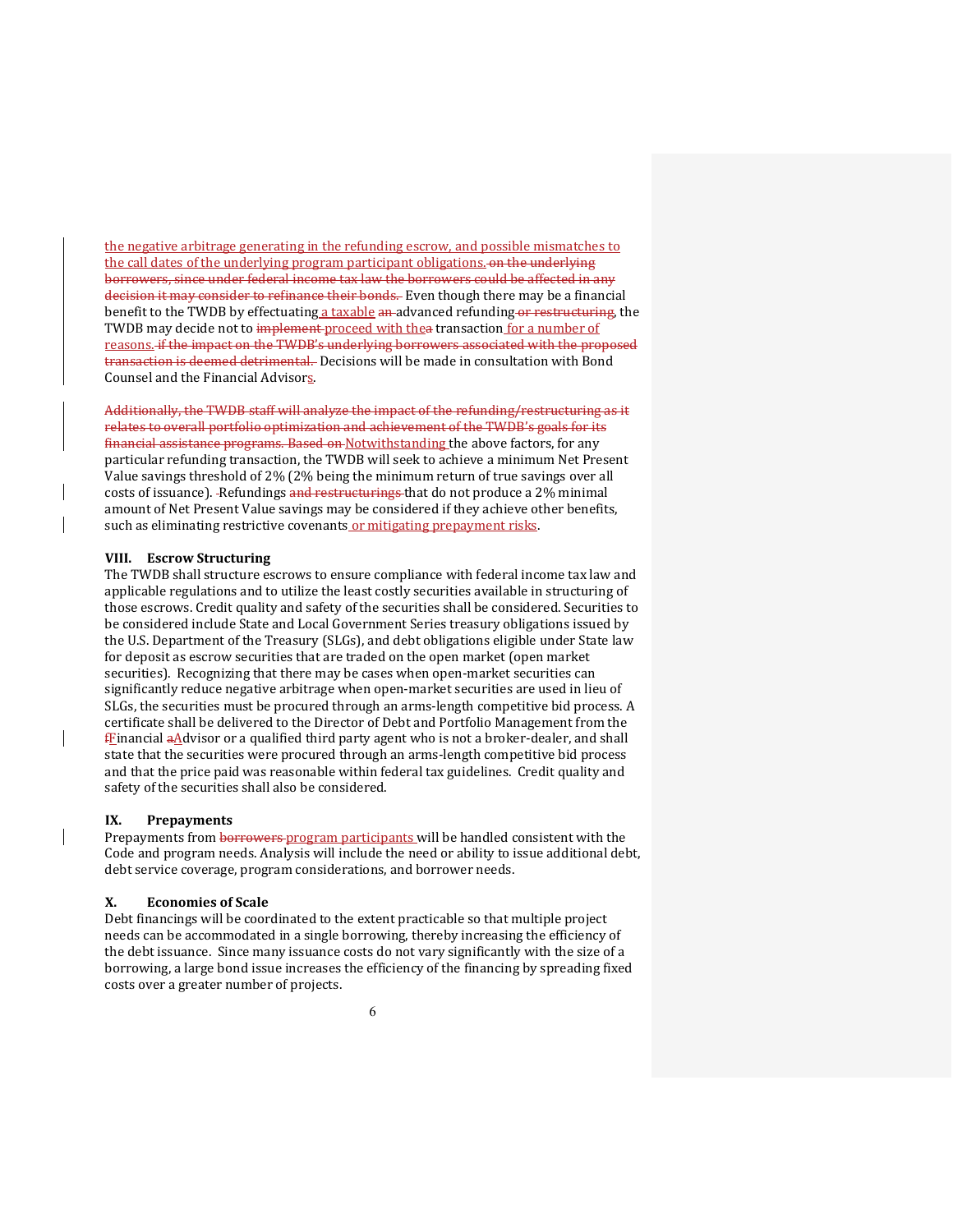#### **XI. Reporting Requirements**

The Annual Financial Report (AFR), prepared by the TWDB staff, includes the status of all outstanding bond indebtedness. The AFR provides detailed information on the TWDB's outstanding bonds including, by series, the amount outstanding, interest rates, maturity dates, a summary of the changes in outstanding indebtedness and the associated debt service requirements.

The TWDB staff will provide detailed debt information to the Texas Bond Review Board semiannually.

#### **XII. Continuing Disclosure and Other Post-Issuance Compliance**

In consultation with Bond Counsel and Disclosure Counsel, staff will regularly review debt activities to ensure that initial and on-going disclosure requirements established under Rule 15c2-12, are maintained as required including the filing of any material event notices and the TWDB's continuing disclosure undertakings set forth in the resolutions authorizing the issuance of bonds.

#### **XIII. Post-Issuance Compliance (Tax exempt bonds)**

The designated Disclosure Officers of the TWDB, currently the Chief Financial Officer and staff, under the direction of the Executive Administrator, General Counsel and Development Fund Manager, will develop written procedures for the purpose of monitoring compliance with tax codes and other regulatory disclosure requirements compliance of the of bonds issued for the benefit of the TWDB's Water Financial Assistance Programs, and State Revolving Fund Programs, and State Water Implementation Revenue Fund for Texas with requirements of the Code. These written procedures will be maintained as part of the administrative practices of the staff and will be reviewed from time to time by such officers of the TWDBas prescribed in the procedures to determine adequacy and effectiveness.

The TWDB will monitor compliance related to the cCode, including but not limited to record keeping, filings, expenditure tracking of bond proceeds and arbitrage. Identified possible non-compliance by borrowers program participants or the TWDB will be reviewed with Bond Counsel for analysis and corrective action if applicable. Possible corrective actions may include the IRS Tax-Exempt Bonds Voluntary Closing Agreement Program, remedial action, and any other action recommended by Bond Counsel.

In consultation with Bond Counsel and Disclosure Counsel, staffthe Disclosure Officers will regularly review debt activities to ensure that initial and on-going disclosure requirements established under Rule 15c2-12, are maintained as required including the filing of any material event notices and the TWDB's continuing disclosure undertakings set forth in the resolutions authorizing the issuance of bonds.

#### **XIVXIII.. Permissible Types of Debt for Financing Programs**

A. Fixed Rate Debt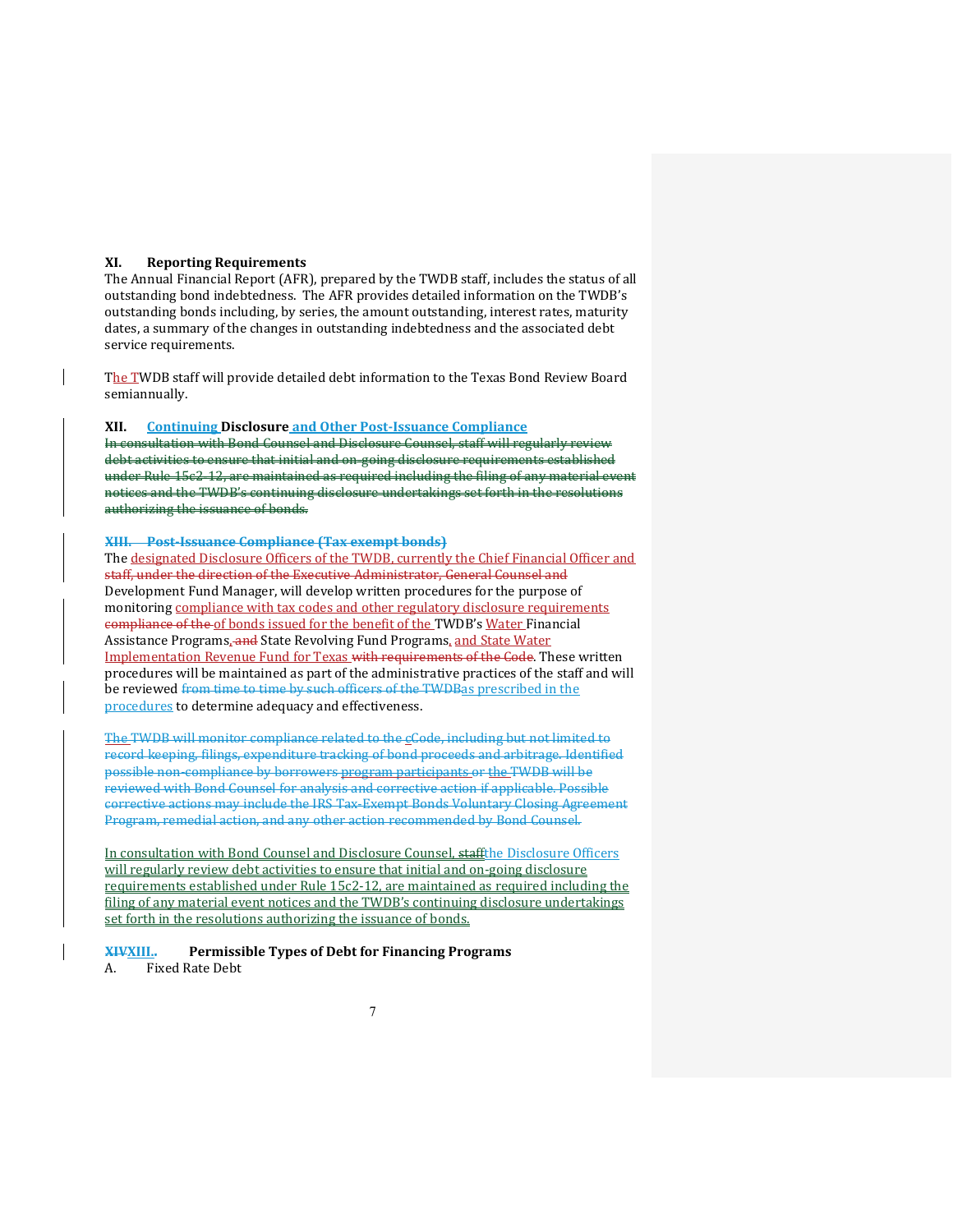Current interest bonds may be used for both new money and refunding transactions and may be structured to meet investor demand at the time of pricing. Capital appreciation and zero-coupon bonds, which typically result in higher interest costs, shall be used only in limited circumstances after an analysis is performed to determine whether the needs or objectives of a particular financing program can be met only through their use.

#### B. Variable Rate Debt

Variable rate debt structures may be used for both new money and refunding transactions and may be structured to meet investor demand at the time of pricing. Risk  $f$ Factors to be considered in determining the use of variable rate debt shall include cash flow, liquidity, remarketing, cost of obtaining liquidity and/or credit support for the variable rate debt, prepayment, and tax-risk. Staff shall consider debt type and risk concentration.

#### C. Commercial Paper

Commercial paper may be issued for any financing program to minimize the interest cost or the use of capitalized interest during the design phase or construction period of eligible projects:

- for certain equipment purchases or capital improvements;
- cash management; or
- to diversify the TWDB's debt portfolio.

#### D. Alternate Financing Options

The TWDB may consider alternate plans of finance and instruments such as financing agreements, reimbursement resolutions, shelf registration programs and bond enhancement agreements depending on the market conditions and interest rates at the time. Risk fFactors to be considered in determining the use of alternate financing options include, but are not limited to cash flow, liquidity, remarketing, counterparty, prepayment, and tax. and tax risk as well as borrower specific information. Staff shall consider debt type and risk concentration.

#### E. Taxable and Private Activity Bonds

The TWDB may consider the issuance of taxable or private activity bonds if this provides a more appropriate, efficient or practical financing tool, or where federal income tax law precludes the issuance of governmental tax-exempt obligations to fund particular TWDB debt programsfinancial assistance.

#### **XIV. Entering the Bond Market**

Programmatic demand and advantageous refunding opportunities are the two primary tools determining when the TWDB enters the **bond** market. After an analysis of borrower program participant demand and the corresponding cash flows is completed, if it is determined those that funds on hand are not sufficient to meet borrower demand, staff will seek appropriate TWDB approvals and develop plans and documentsa plan to enter the market and sell bonds. Timing is critical and staff must monitor economic indicators,